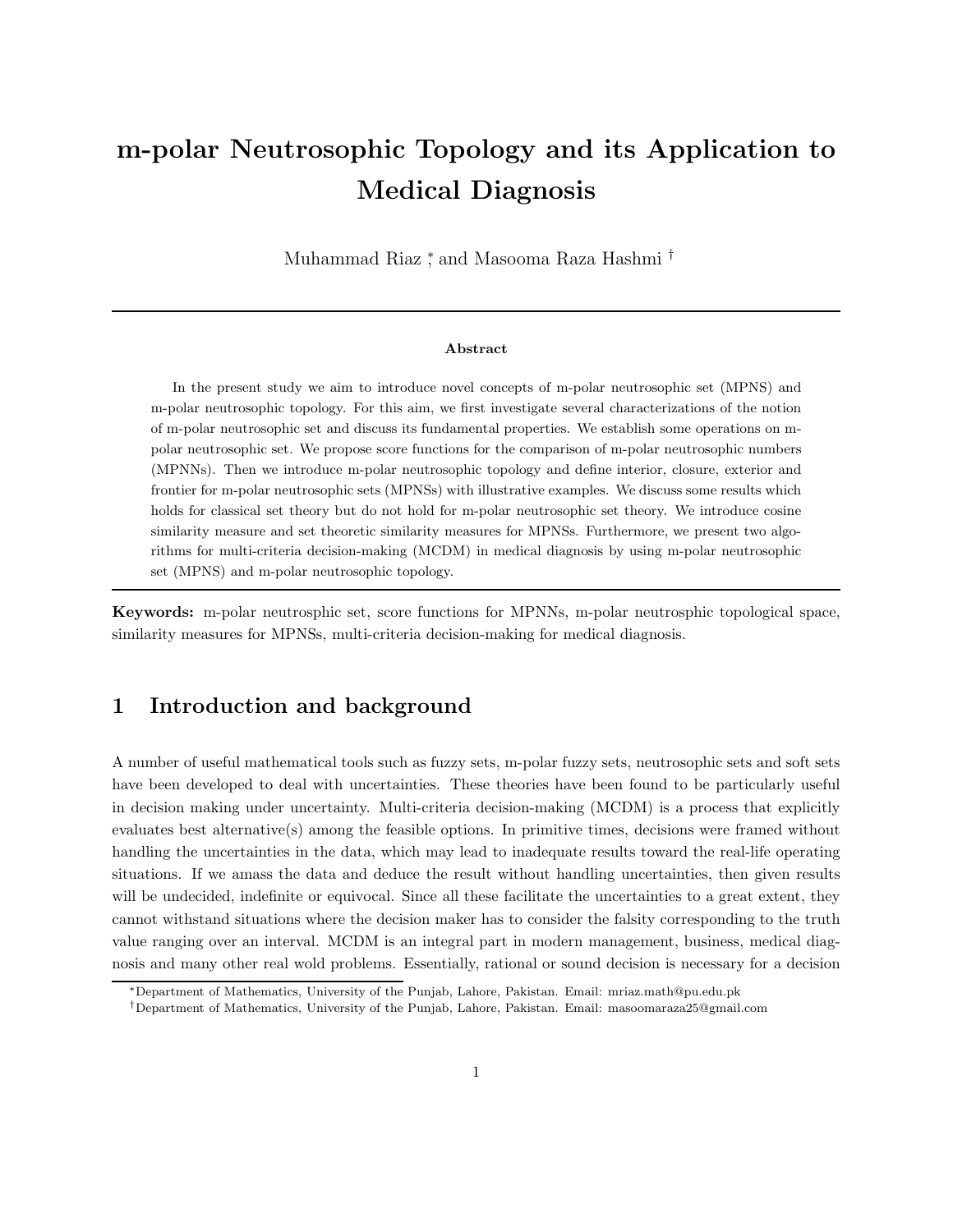maker. Every decision maker takes hundreds of decisions subconsciously or consciously making it as the key component of his performance. Medical diagnosis with MCDM provides solutions for the doctors to determine symptoms of disease and kind of illness.

Zadeh introduced fuzzy set [60] as a significant mathematical model to characterize and assembling of the objects whose boundary is obscure. A fuzzy set  $\mathfrak F$  on the set of objects  $\mathcal Q$  is a mathematical mapping  $\sigma : \mathcal{Q} \to [0,1]$ . After Zadeh, many extensions of fuzzy sets have been presented and investigated such as, intuitionistic fuzzy set (IFS) [4], single valued neutrosophic set (SVNS) [38, 39], picture fuzzy set [11], bipolar fuzzy sets [62]-[64], m-polar fuzzy set (MPFS) [8], interval valued fuzzy set (IVFS) [61] and Pythagorean fuzzy set (PFS) [53]-[55]. A fuzzy neutrosophic set  $\mathfrak{N}$  is defined by  $\mathfrak{N} = {\{\langle \varsigma, \mathfrak{A}(\varsigma), \mathfrak{S}(\varsigma), \mathfrak{D}(\varsigma) \rangle, \varsigma \in \mathcal{Q}\}}$ , where  $\mathfrak{A}, \mathfrak{S}, \mathfrak{Y} : \mathcal{Q} \rightarrow ]-0, 1^+[$  and  $-0 \leq \mathfrak{A}(\varsigma) + \mathfrak{S}(\varsigma) + \mathfrak{Y}(\varsigma) \leq 3^+$  The neutrosophic set yields the value from real standard or non-standard subsets of  $]$ <sup>-</sup>0, 1<sup>+</sup>[. It is difficult to utilize these values in daily life science and technology problems. Consequently, the neutrosophic set which takes the value from the subset of [0, 1] is to be regarded here. An abstraction of bipolar fuzzy set was inaugurated by Chen [8] named as MPFS. An MPFS C on a non-empty universal set Q is a mathematical function  $\mathfrak{C}: \mathcal{Q} \to [0,1]^m$ , symbolized by  $\mathfrak{C} = \{ \langle \varsigma, P_i o \Lambda(\varsigma) \rangle : \varsigma \in \mathcal{Q}; i = 1, 2, 3, ..., m \}$  where and  $P_i : [0, 1]^m \to [0, 1]$  is the i-th projection mathematical function  $(i \in m)$ .  $\mathfrak{C}_{\phi}(\varsigma) = (0, 0, \ldots, 0)$  is the smallest value in  $[0, 1]^m$  and  $\mathfrak{C}_{\tilde{\chi}}(\varsigma) = (1, 1, \ldots, 1)$  is the greatest value in  $[0, 1]^m$ .

Multi-criteria decision making is used in solving problems that contain complex and multiple criteria. In MCDM, we have to identify the problem by determining the possible alternatives, evaluate each alternative based upon the criteria given by the decision maker or group of decision makers and lastly select the best alternative. MCDM is a very efficient tool in handling complex problems. In the problems, it is useful to find the best alternative. MCDM allows us to focus on what is easy to use, consistent and reliable. MCDM problems are applied in many disciplines, including software engineering, medical sciences, information systems, social sciences and economics. MCDM problems under fuzzy environment were first introduced by Bellman and Zadeh in (1970) [7].

In the last few decades, many mathematicians worked on similarity measures and correlation coefficients. These measures have different formulae according to the different sets and give better solution to decisionmaking problems. It has numerous applications in the field of pattern recognition, medical diagnosis, artificial intelligence, social sciences, business and multi-attribute decision-making problems.

Akram et al. [1, 2],[26] presented certain applications of m-polar fuzzy set and neutrosophic incidence fuzzy graphs in decision making problems. Ali et al. [3] presented various properties of soft sets and rough sets with fuzzy soft set. Garg [12] introduced new generalized Pythagorean fuzzy information aggregation using Einstein operations and its application to decision making. Garg [13] introduced generalized intuitionistic fuzzy interactive geometric interaction operators using Einstein t-norm and t-conorm and their application to decision making. Kaur and Garg [17] introduced cubic intuitionistic fuzzy aggregation operators. Kumar and Garg [18] introduced TOPSIS method based on the connection number of set pair analysis under interval-valued intuitionistic fuzzy set environment. Karaaslan [19] introduced neutrosophic Soft Set with applications in Decision Making. Xu et al.  $[47, 48, 49, 50]$  introduced some results on hesitant fuzzy set theory and weighted averaging operators, geometric operators and induced generalized operators based on intuitionistic fuzzy set (IFS). Jose and Kuriaskose [16] investigated aggregation operators with the corresponding score function for MCDM in the context of IFNs. Mahmood *et al.* [23] established generalized aggregation operators for CHFNs and use it into MCDM. After fuzzy topology many researchers have been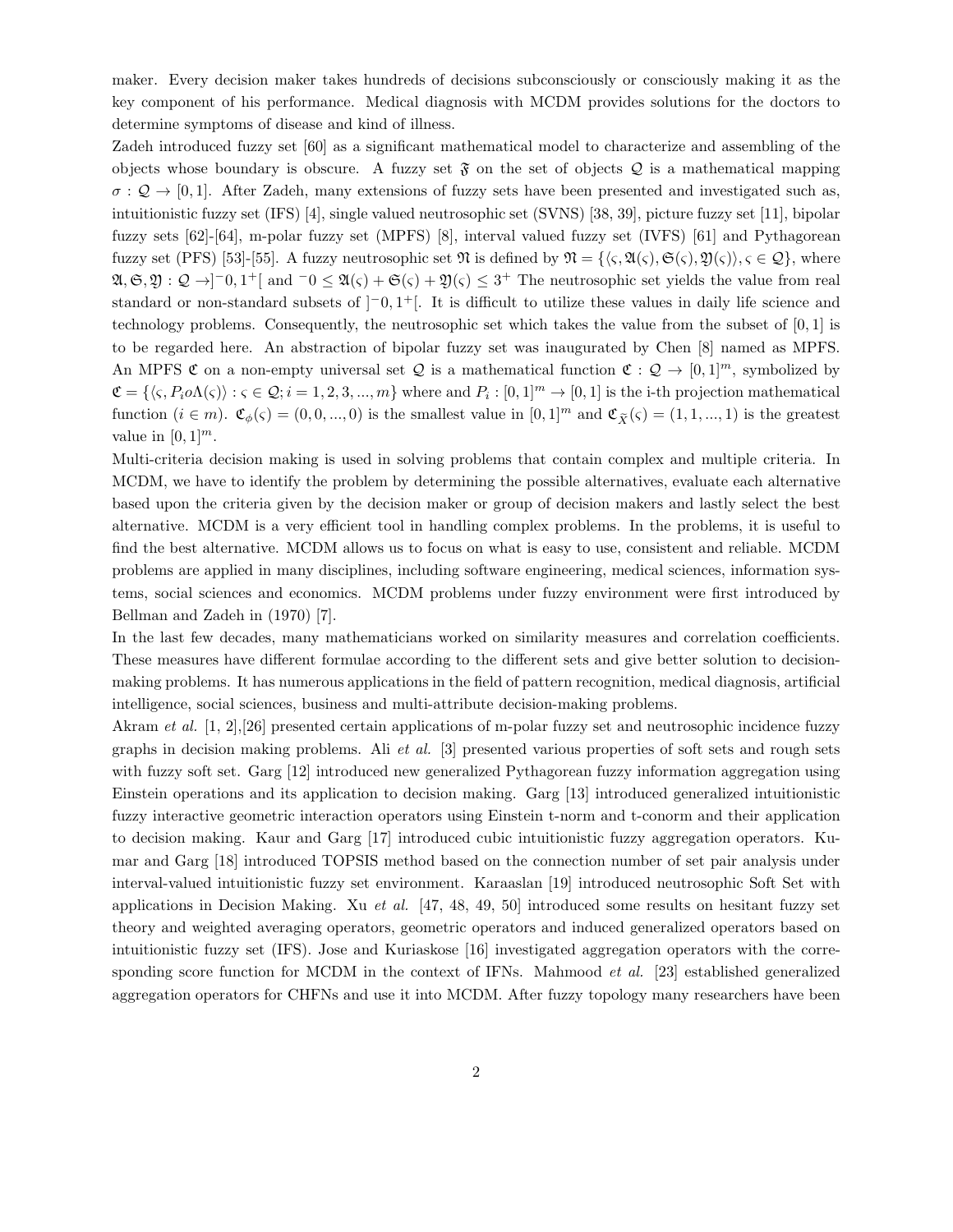introduced topologies and their properties on different hybrid structures of fuzzy set theory. In 1968, Chang [10] interpreted fuzzy topology on fuzzy set. Pao-Ming and Ying-Ming [24, 25] introduced the structure of neighborhood of fuzzy-point. They provided the concept of fuzzy quasi-coincident and Q-neighborhood. They also discussed important properties of fuzzy topology by using fuzzy Q-neighborhood. Shabir and Naz [40] established soft topological spaces. Riaz and Hashmi [28, 29, 30, 31, 32] investigated certain applications of FPFS-sets, FPFS-topology and FPFS-compact spaces. They developed fixed point theorems of FNS-mapping with its decision-making. Riaz et al. [33, 34] introduced soft rough topology with multiattribute group decision making problems (MAGDM). Riaz and Tahrim [35, 36, 37] established the idea of bipolar fuzzy soft topology and cubic bipolar fuzzy ordered weighted geometric aggregation operators and their application using internal and external cubic bipolar fuzzy data. They presented various illustrations and decision-making applications of these concepts by using different algorithms.

Qurashi and Shabir [27] presented generalized approximations of  $(\in, \in \vee q)$ -fuzzy ideals in quantales. Feng et al. [14, 15] introduced properties of soft sets combined with fuzzy soft set and MADM models in the environment of generalized IF soft set and fuzzy soft set. Boran et al. [5] use TOPSIS decision-making method for the supplier selection in the context of IFS. Liu *et al.* [20] worked on hesitant IF linguistic operators and presented its MAGDM problem. Wei et al. [44] established hesitant triangular fuzzy operators in MADGDM problems. Wei et al. [45, 46] worked on similarity measures on picture fuzzy set and correlation coefficient to interval-valued intuitionistic fuzzy set with application in decision-making. Ye [56, 57, 58, 59] introduced prioritized aggregation operators in the context of IVHFS and worked on its MAGDM. He also established MCDM methods for interval neutrosophic sets and correlation coefficient under single-value neutrosophic environment. He established cosine similarity measures for intuitionistic fuzzy sets with application in decision-making problems. Zhang et al. [65] introduced aggregation operators with MCDM by using interval valued FNS (IVFNS). An extended TOPSIS method for decision-making was developed by Chi and Lui [9] on IVFNS. Zhao [66] *et al.* worked on generalized aggregation operators in the context of IFS. Zhang et al. [67, 68] introduced fuzzy soft  $\beta$ -covering based fuzzy rough sets, covering-based generalized IF rough sets and novel classes of fuzzy soft with corresponding decision-making applications. Li and Cheng [21] established new similarity measures of IFSs and its applications to pattern recognition. Lin et al. [22] worked on hesitant fuzzy linguistic information and its application to models of selecting an ERP system. Bhattachayra [6] worked on measure on divergence of two multinomial populations. Salton and McGill [41] introduced modern information retrieval. Singh [42] introduced correlation coefficients of picture fuzzy sets. Son [43] inaugurated a novel distributed picture fuzzy clustering method on picture fuzzy sets. Xu and Chen [51, 52] established correlation, distance and similarity measures on intuitionistic fuzzy sets.

In this era, experts believe that the world is moving towards multi-polarity. Therefore it comes as no surprise that multi-polarity in data and information plays a vital role in various fields of science and technology. In neurobiology, multipolar neurons in brain gather a great deal of information from other neurons. In information technology, multipolar technology can be exploited to operate large scale systems. The motivation of this extended and hybrid work is given step by step in the whole manuscript. We show that other hybrid structures of fuzzy sets become special cases of MPNS under some suitable conditions. We discuss about the validity, flexibility, simplicity and superiority of our proposed model and algorithms. This model is most generalized form and use to collect data at a large scale and applicable in medical, engineering, artificial intelligence, agriculture and other daily life problems. In future, this work can be gone easily for other approaches and different types of hybrid structures.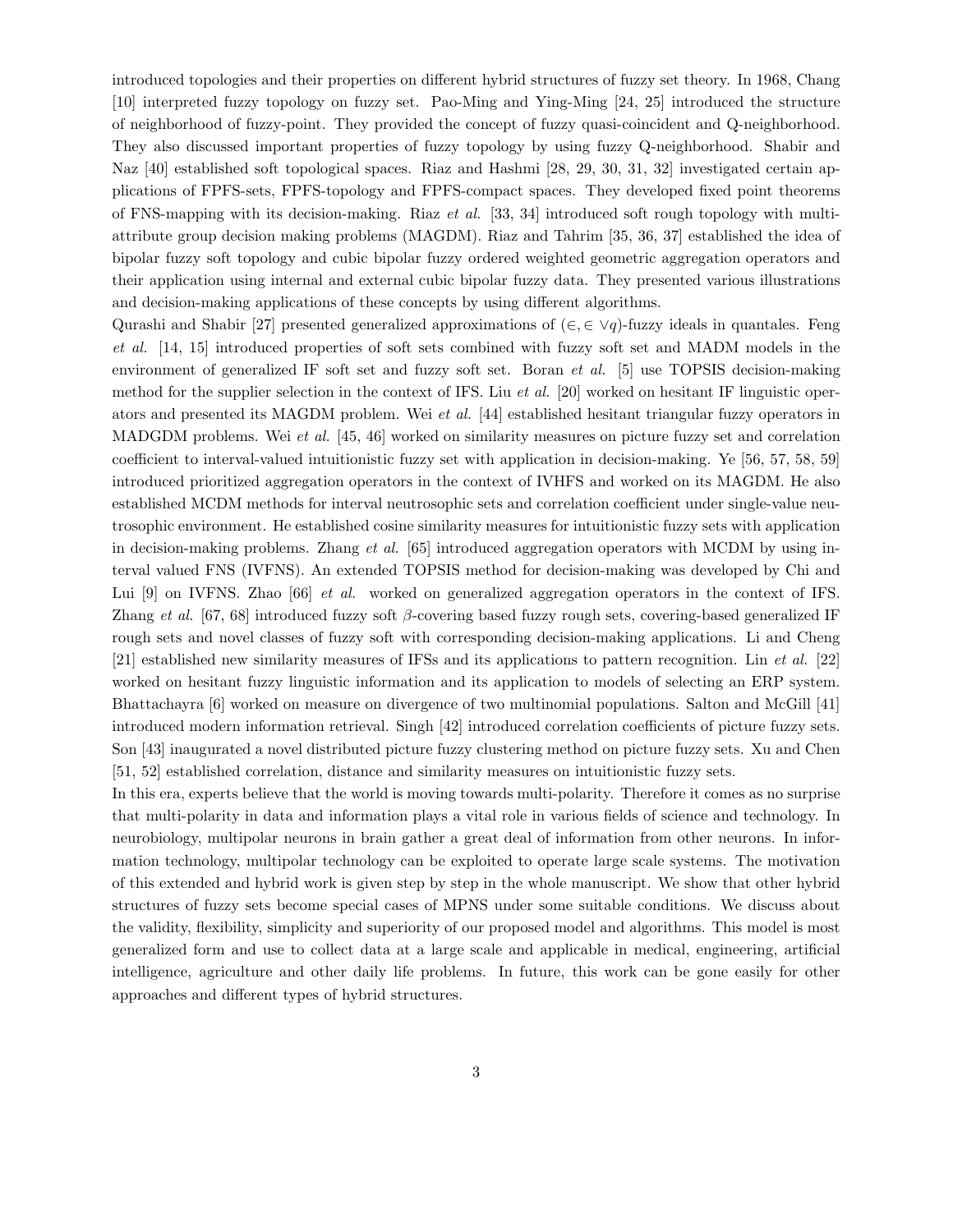The layout of this paper is systematized as follows. Section 2, implies a novel idea of m-polar neutrosophic set (MPNS). We establish some of its operations, score function and improved score function. In section 3, we use MPNS to establish m-polar neutrosophic topological space. We define various topological structures such as interior, closure, exterior and frontier for MPNSs with the help of illustrations. We establish various results with their counter examples, which holds for classical set theory, but do not hold for m-polar neutrosophic set theory. We introduce cosine and set theoretic similarity measures for MPNSs. In section 4, we establish a method for the solution of MCDM problem based on medical diagnosis using MPNTS and MPNSs. We proposed two algorithms with linguistic information based on m-polar neutrosophic data using MPNTS and similarity measures. It is interesting to note that both algorithms yields the same result. Furthermore, we present advantages, simplicity, flexibility and validity of the proposed algorithms. We give a brief discussion and comparative analysis of our proposed approach with some existing methodologies. Finally, the conclusion of this research is summarized in section 5.

# 2 m-polar Neutrosophic Set (MPNS)

Chen et al. [8] have proposed the concept of m-polar fuzzy set (MPFS) in 2014, which have the capability to deal with the data having vagueness and uncertainty under multi-criteria, multi-source, multi-sensor and multipolar information. The membership grades of m-polar fuzzy sets range over the interval  $[0, 1]^m$ , which represent m attributes of the object, but it cannot deal with the falsity and indeterminacy part of the object. Neutrosophic set (NS) deals with truth, falsity and indeterminacy for one criteria of the attribute, but cannot deal with the multi-criteria, multi-source, multi-process information fusion of the attribute. To overcome this problem, we introduce a new model of m-polar neutrosophic set (MPNS) by combining the concepts of m-polar fuzzy set (MPFS) and neutrosophic set (NS). MPNS has the ability to deal with the m attributes and to deal with the truth, falsity and indeterminacy grades for each attribute. In fact, m-polar neutrosophic set is the extension of bipolar neutrosophic set. We establish various properties and operations on m-polar neutrosophic set. We propose score functions for the comparison of m-polar neutrosophic numbers (MPNNs). In the whole manuscript, we use  $\mathcal Q$  as a fixed sample space and  $\Delta$  as an indexing set.

**Definition 2.1.** An object  $\mathcal{M}_{\mathfrak{N}}$  on the reference set Q is called m-polar neutrosophic set (MPNS), if it can be expressed as

$$
\mathcal{M}_{\mathfrak{N}} = \{ (\varsigma, \langle \mathfrak{A}_{\alpha}(\varsigma), \mathfrak{S}_{\alpha}(\varsigma), \mathfrak{Y}_{\alpha}(\varsigma) \rangle) : \varsigma \in \mathcal{Q}, \alpha = 1, 2, 3, ..., m \}
$$

where  $\mathfrak{A}_{\alpha}, \mathfrak{S}_{\alpha}, \mathfrak{Y}_{\alpha} : \mathcal{Q} \to [0,1]$  and  $0 \leq \mathfrak{A}_{\alpha}(\varsigma) + \mathfrak{S}_{\alpha}(\varsigma) + \mathfrak{Y}_{\alpha}(\varsigma) \leq 3$ ;  $\alpha = 1,2,3,...,m$ . This condition shows that all the three grades  $\mathfrak{A}_{\alpha}, \mathfrak{S}_{\alpha}$  and  $\mathfrak{Y}_{\alpha}$ ;  $(\alpha = 1, 2, 3, ..., m)$  are independent and represents the truth, indeterminacy and falsity of the considered object or attribute for multiple criteria respectively. Simply an m-polar neutrosophic number (MPNN) can be represented as  $\Im = (\langle \mathfrak{A}_{\alpha}, \mathfrak{S}_{\alpha}, \mathfrak{Y}_{\alpha} \rangle)$ , where  $0 \leq \mathfrak{A}_{\alpha} + \mathfrak{S}_{\alpha} + \mathfrak{Y}_{\alpha} \leq$ 3;  $\alpha = 1, 2, 3, ..., m$ . In tabular form the MPNS can be represented as Table 1.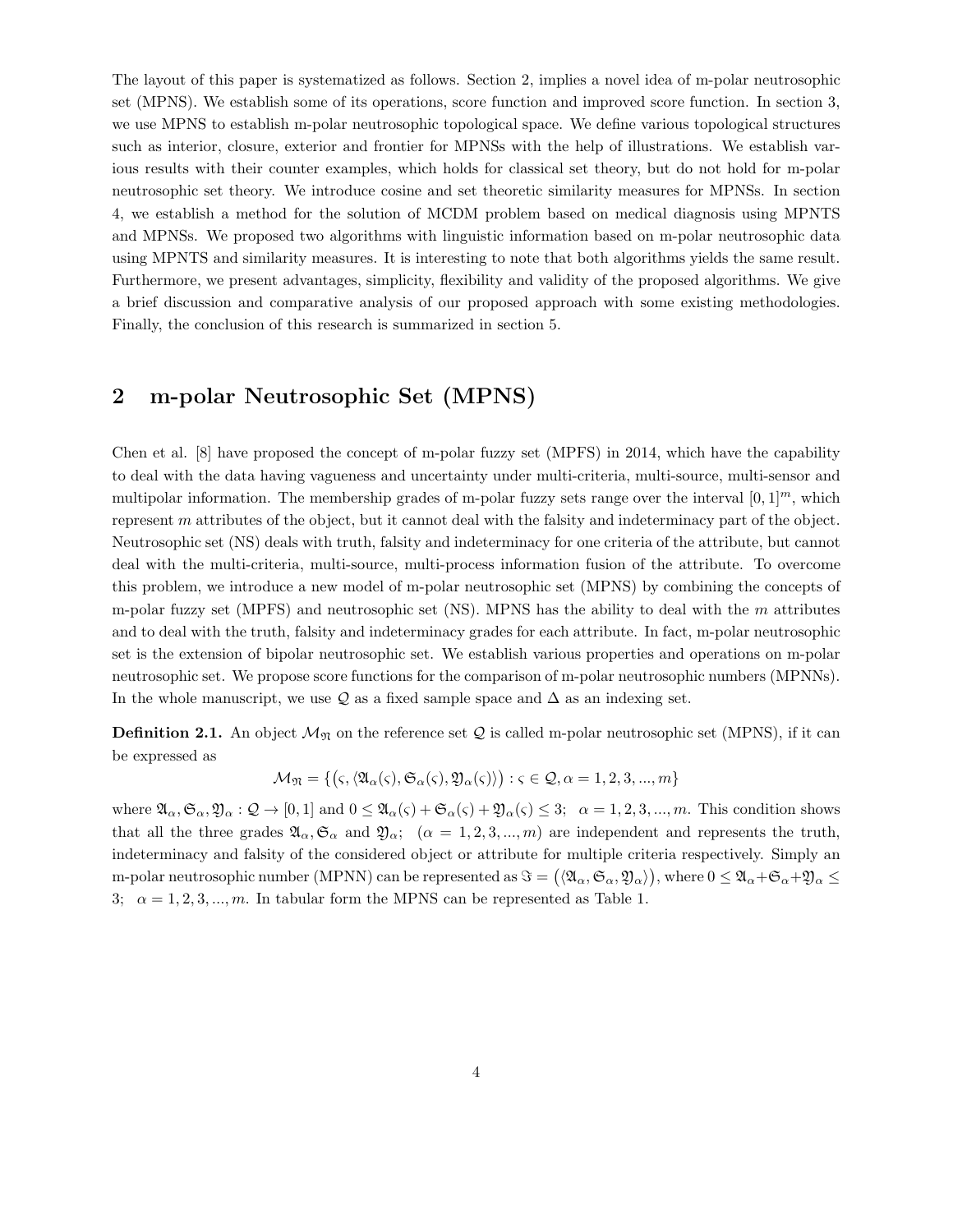| $\mathfrak{M}_{\mathfrak{N}}$ | MPNS                                                                                                                                                                                                                                                                                                                                                                                                                                             |
|-------------------------------|--------------------------------------------------------------------------------------------------------------------------------------------------------------------------------------------------------------------------------------------------------------------------------------------------------------------------------------------------------------------------------------------------------------------------------------------------|
| $\varsigma_1$                 | $(\langle \mathfrak{A}_1(\varsigma_1), \mathfrak{S}_1(\varsigma_1), \mathfrak{Y}_1(\varsigma_1) \rangle, \langle \mathfrak{A}_2(\varsigma_1), \mathfrak{S}_2(\varsigma_1), \mathfrak{Y}_2(\varsigma_1) \rangle, , \langle \mathfrak{A}_m(\varsigma_1), \mathfrak{S}_m(\varsigma_1), \mathfrak{Y}_m(\varsigma_1) \rangle)$                                                                                                                        |
| ς2                            | $(\langle \mathfrak{A}_1(\varsigma_2), \mathfrak{S}_1(\varsigma_2), \mathfrak{Y}_1(\varsigma_2) \rangle, \langle \mathfrak{A}_2(\varsigma_2), \mathfrak{S}_2(\varsigma_2), \mathfrak{Y}_2(\varsigma_2) \rangle, , \langle \mathfrak{A}_m(\varsigma_2), \mathfrak{S}_m(\varsigma_2), \mathfrak{Y}_m(\varsigma_2) \rangle)$                                                                                                                        |
| .                             | $\cdots$<br>$\cdots$<br>$\cdots$<br>$\cdots$<br>$\cdots$<br>$\cdots$                                                                                                                                                                                                                                                                                                                                                                             |
| ςsτ                           | $\langle \mathfrak{A}_1(\varsigma_{\mathfrak{N}}), \mathfrak{S}_1(\varsigma_{\mathfrak{N}}), \mathfrak{Y}_1(\varsigma_{\mathfrak{N}})\rangle, \langle \mathfrak{A}_2(\varsigma_{\mathfrak{N}}), \mathfrak{S}_2(\varsigma_{\mathfrak{N}}), \mathfrak{Y}_2(\varsigma_{\mathfrak{N}})\rangle, , \langle \mathfrak{A}_m(\varsigma_{\mathfrak{N}}), \mathfrak{S}_m(\varsigma_{\mathfrak{N}}), \mathfrak{Y}_m(\varsigma_{\mathfrak{N}})\rangle\rangle$ |

**Example 2.2.** Let  $\mathcal{Q} = \{ \zeta_1, \zeta_2, \zeta_3 \}$  be the collection of some well-known mobile phones. Then 4-polar neutrosophic set over Q can be written as

 $\mathcal{M}_{\mathfrak{N}} = \{(\varsigma_1,\langle 0.512, 0.231, 0.321\rangle, \langle 0.653, 0.223, 0.116\rangle, \langle 0.875, 0.114, 0.243\rangle, \langle 0.961, 0.115, 0.431\rangle),\}$ 

 $(\varsigma_2,\langle 0.657, 0.114, 0.226\rangle, \langle 0.765, 0.224, 0.245\rangle, \langle 0.875, 0.465, 0.213\rangle, \langle 0.961, 0.141, 0.212\rangle),$ 

 $(\varsigma_3,\langle 0.876, 0.221, 0.321\rangle, \langle 0.657, 0.115, 0.116\rangle, \langle 0.987, 0.114, 0.322\rangle, \langle 0.675, 0.221, 0.423\rangle)\}.$ 

In this set multi-polarity of each attribute  $\varsigma$  shows its characteristic or qualities according to the considered criteria such as "affordable", "long lasting battery", "extra storage" and "good camera quality". For each ς and each of its criteria, we have neutrosophic values to represent the truth, indeterminacy and falsity of corresponding attribute according to the considered criteria under the influence of expert's opinion. In the set  $\mathcal{M}_{\mathfrak{N}}$  for  $\varsigma_1$  the first triplet  $\langle 0.512, 0.231, 0.321 \rangle$  shows that the mobile phone  $\varsigma_1$  has 51.2% truth value, 23.1% indeterminacy and 32.1% falsity value for the criteria "affordable". Similarly we can see the next values for all attributes and corresponding criteria.

There is a relationship between MPNS and other hybrid structures of fuzzy set. This relationship can be elaborated in the given flow chart diagram of Figure 1, where  $\alpha = 1, 2, 3, ..., m$ .



Figure 1: Relationship between MPNS and other hybrid fuzzy sets

**Definition 2.3.** An MPNS  $M_{\mathfrak{N}}$  is said to be an empty MPNS, if  $\mathfrak{A}_{\alpha}(\varsigma) = 0$ ,  $\mathfrak{S}_{\alpha}(\varsigma) = 1$  and  $\mathfrak{Y}_{\alpha}(\varsigma) = 1$ ,  $\forall \alpha =$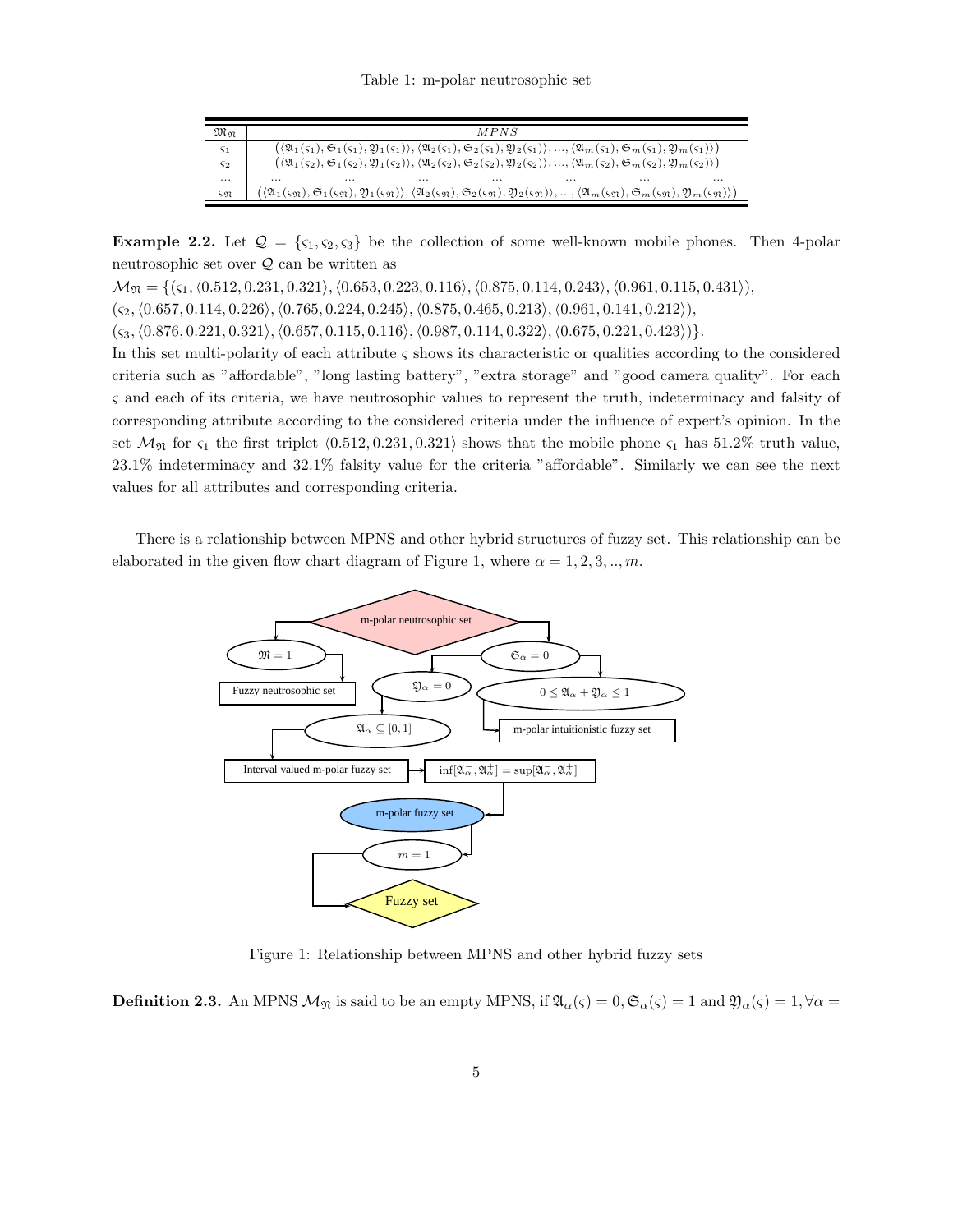$1, 2, 3, \ldots, m$  and it can be scripted as

$$
{}^{0}\mathcal{M}_{\mathfrak{N}} = \{ \varsigma, (\langle 0, 1, 1 \rangle, \langle 0, 1, 1 \rangle, ..., \langle 0, 1, 1 \rangle) : \varsigma \in \mathcal{Q} \}
$$

and for absolute MPNS we have  $\mathfrak{A}_{\alpha}(\varsigma) = 1, \mathfrak{S}_{\alpha}(\varsigma) = 0$  and  $\mathfrak{Y}_{\alpha}(\varsigma) = 0, \forall \alpha = 1, 2, 3, ..., m$  and it can be written as

$$
{}^{1}\mathcal{M}_{\mathfrak{N}} = \{ \varsigma, (\langle 1,0,0 \rangle, \langle 1,0,0 \rangle,...,\langle 1,0,0 \rangle) : \varsigma \in \mathcal{Q} \}
$$

The assembling of all MPNSs over  ${}^1\mathcal{M}_{\mathfrak{N}}$  is represented as  $\mathfrak{mpn}({}^1\mathcal{M}_{\mathfrak{N}})$ .

We define some operations for MPNSs.

**Definition 2.4.** Let  $M_{\mathfrak{N}},\mathcal{M}_{\mathfrak{N}_{\wp}} \in \mathfrak{mpn}(^1\mathcal{M}_{\mathfrak{N}})$ , where  $\mathcal{M}_{\mathfrak{N}} = \{(\varsigma, \langle \mathfrak{A}_{\alpha}(\varsigma), \mathfrak{S}_{\alpha}(\varsigma), \mathfrak{Y}_{\alpha}(\varsigma) \rangle) : \varsigma \in \mathcal{Q}, \alpha =$  $\{1, 2, 3, ..., m\}$  and  $\mathcal{M}_{\mathfrak{N}_{\wp}} = \{(\varsigma, \langle ^{\wp}\mathfrak{A}_{\alpha}(\varsigma), {^{\wp}\mathfrak{S}_{\alpha}}(\varsigma), {^{\wp}\mathfrak{Y}_{\alpha}}(\varsigma) \rangle) : \varsigma \in \mathcal{Q}, \wp \in \Delta, \alpha = 1, 2, 3, ..., m\},\$  then: (i):  $\mathcal{M}_{\mathfrak{N}}^c = \{(\varsigma, \langle \mathfrak{Y}_{\alpha}(\varsigma), 1 - \mathfrak{S}_{\alpha}(\varsigma), \mathfrak{A}_{\alpha}(\varsigma) \rangle) : \varsigma \in \mathcal{Q}, \alpha = 1, 2, 3, ..., m\}$ (ii):  $M_{\mathfrak{N}_1} = M_{\mathfrak{N}_2} \Leftrightarrow \langle {}^1\mathfrak{A}_{\alpha}(\varsigma), {}^1\mathfrak{G}_{\alpha}(\varsigma), {}^1\mathfrak{Y}_{\alpha}(\varsigma) \rangle = \langle {}^2\mathfrak{A}_{\alpha}(\varsigma), {}^2\mathfrak{G}_{\alpha}(\varsigma), {}^2\mathfrak{Y}_{\alpha}(\varsigma) \rangle; \varsigma \in \mathcal{Q}, \ \alpha = 1, 2, 3, ..., m$ (iii):  $\mathcal{M}_{\mathfrak{N}_1} \subseteq \mathcal{M}_{\mathfrak{N}_2} \Leftrightarrow 1\mathfrak{A}_{\alpha}(\varsigma) \leq 2\mathfrak{A}_{\alpha}(\varsigma), 1\mathfrak{S}_{\alpha}(\varsigma) \geq 2\mathfrak{S}_{\alpha}(\varsigma), 1\mathfrak{Y}_{\alpha}(\varsigma) \geq 2\mathfrak{Y}_{\alpha}(\varsigma); \varsigma \in \mathcal{Q}, \ \alpha = 1, 2, 3, ..., m$  $\textbf{(iv):}\ \bigcup_{\wp}\mathcal{M}_{\mathfrak{N}_{\wp}}=\{(\varsigma,\big\langle\sup_{\wp}\,{}^{\wp}\mathfrak{A}_{\alpha}(\varsigma),\inf_{\wp}\,{}^{\wp}\mathfrak{S}_{\alpha}(\varsigma),\inf_{\wp}\,{}^{\wp}\mathfrak{Y}_{\alpha}(\varsigma)\big\rangle); \varsigma\in\mathcal{Q},\ \wp\in\Delta,\alpha=1,2,3,...,m\}$  $(\mathbf{v})$ :  $\bigcap_{\wp} \mathcal{M}_{\mathfrak{N}_{\wp}} = \{ (\varsigma, \langle \inf_{\wp} {}^{\wp} \mathfrak{A}_{\alpha}(\varsigma), \sup_{\wp} {}^{\wp} \mathfrak{S}_{\alpha}(\varsigma), \sup_{\wp} {}^{\wp} \mathfrak{Y}_{\alpha}(\varsigma) \rangle \}; \varsigma \in \mathcal{Q}, \wp \in \Delta, \alpha = 1, 2, 3, ..., m \}$ 

**Example 2.5.** Consider two 4-polar neutrosophic sets  $\mathcal{M}_{\mathfrak{N}_1}$  and  $\mathcal{M}_{\mathfrak{N}_2}$  given in tabular form as

Table 2: 4-polar neutrosophic sets

|                                  | 4PNSs                                                                                                                                                                                                      |
|----------------------------------|------------------------------------------------------------------------------------------------------------------------------------------------------------------------------------------------------------|
|                                  | $\mathcal{M}_{\mathfrak{N}_1} \quad \  \  \left(\langle 0.611, 0.111, 0.251 \rangle, \langle 0.821, 0.631, 0.111 \rangle, \langle 0.721, 0.381, 0.591 \rangle, \langle 0.211, 0.321, 0.411 \rangle\right)$ |
| $\mathcal{M}_{\mathfrak{N}_{2}}$ | $(\langle 0.321, 0.621, 0.511 \rangle, \langle 0.831, 0.111, 0.921 \rangle, \langle 0.521, 0.431, 0.391 \rangle, \langle 0.181, 0.931, 0.821 \rangle)$                                                     |

Now we calculate complement, union and intersection by using Definition 2.4 and results can be seen in tabular form as

Table 3: 4-polar neutrosophic sets

| رپ                                                               | 4PNSs                                                                                                                                                       |
|------------------------------------------------------------------|-------------------------------------------------------------------------------------------------------------------------------------------------------------|
| $\mathcal{M}_{\mathfrak{m}}^c$                                   | $((0.251, 0.889, 0.611), (0.111, 0.369, 0.821), (0.591, 0.619, 0.721), (0.411, 0.679, 0.211))$                                                              |
| $M_{\mathfrak{N}_1} \cup M_{\mathfrak{N}_2}$                     | $\big(\langle 0.611, 0.111, 0.251\rangle, \langle 0.831, 0.111, 0.111\rangle, \langle 0.721, 0.381, 0.391\rangle, \langle 0.211, 0.321, 0.411\rangle \big)$ |
| $\mathcal{M}_{\mathfrak{N}_1} \cap \mathcal{M}_{\mathfrak{N}_2}$ | $((0.321, 0.621, 0.511), (0.821, 0.631, 0.921), (0.521, 0.431, 0.591), (0.181, 0.931, 0.821))$                                                              |

Definition 2.6. If we want to do mathematical modeling with m-polar fuzzy neutrosophic numbers (MPNNs) to the decision-making problems or any application to multi-attribute decision-making, then it is necessary to rank these numbers. For this we have to define some score functions corresponding to MPNN,  $\Im = (\langle \mathfrak{A}_{\alpha}, \mathfrak{S}_{\alpha}, \mathfrak{Y}_{\alpha} \rangle; \alpha = 1, 2, 3, ..., m)$  given as:

$$
\mathcal{L}_1(\Im) = \frac{1}{2m} \bigg( m + \sum_{\alpha=1}^m (\mathfrak{A}_{\alpha} - 2\mathfrak{S}_{\alpha} - \mathfrak{Y}_{\alpha}) \bigg); \quad \mathcal{L}_1(\Im) \in [0, 1]
$$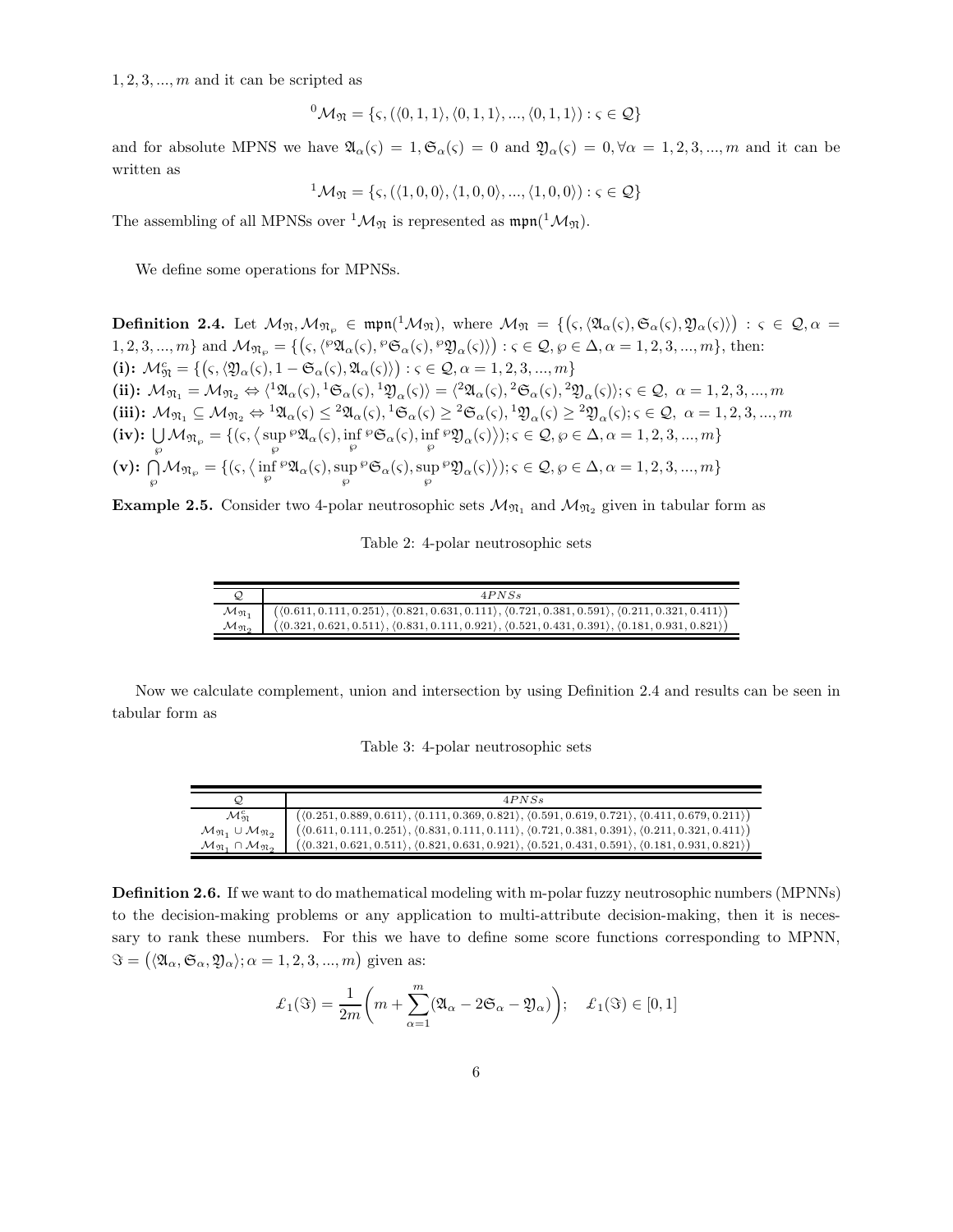$$
\mathcal{L}_2(\Im) = \frac{1}{m} \sum_{\alpha=1}^m (\mathfrak{A}_{\alpha} - 2\mathfrak{S}_{\alpha} - \mathfrak{Y}_{\alpha}); \quad \mathcal{L}_2(\Im) \in [-1, 1]
$$

By using above score functions there must be a possibility when score of two MPNNs will be same. For this purpose we define an improved score function for ranking of MPNNs scripted as

$$
\mathcal{L}_3(\Im) = \frac{1}{2m} \bigg( m + \sum_{\alpha=1}^m \big( (\mathfrak{A}_{\alpha} - 2\mathfrak{S}_{\alpha} - \mathfrak{Y}_{\alpha})(2 - \mathfrak{A}_{\alpha} - \mathfrak{Y}_{\alpha}) \big) \bigg); \quad \mathcal{L}_3(\Im) \in [-1, 1]
$$

In some cases when  $\mathfrak{A}_{\alpha} + \mathfrak{Y}_{\alpha} = 1; \forall \alpha = 1, 2, ..., m$  then  $\mathcal{L}_3(\Im)$  reduces to  $\mathcal{L}_1(\Im)$ .

**Definition 2.7.** Let  $\Im_1$  and  $\Im_2$  be two MPNNs, then by using score function we can define an order relation between these MPNNs given as:

(a): If  $\mathcal{L}_1(\Im_1) \succ \mathcal{L}_1(\Im_2)$  then  $\Im_1 \succ \Im_2$ . (b): If  $\mathcal{L}_1(\Im_1) = \mathcal{L}_1(\Im_2)$  then (1): If  $\mathcal{L}_2(\Im_1) \succ \mathcal{L}_2(\Im_2)$  then  $\Im_1 \succ \Im_2$ . (2): If  $\mathcal{L}_2(\Im_1) = \mathcal{L}_2(\Im_2)$  then (i): If  $\mathcal{L}_3(\Im_1) \succ \mathcal{L}_3(\Im_2)$  then  $\Im_1 \succ \Im_2$ . (ii): If  $\mathcal{L}_3(\Im_1) \prec \mathcal{L}_3(\Im_2)$  then  $\Im_1 \prec \Im_2$ . (iii): If  $\mathcal{L}_3(\Im_1) = \mathcal{L}_3(\Im_2)$  then  $\Im_1 \sim \Im_2$ .

**Example 2.8.** Consider two 2-polar neutrosophic numbers  $\Im_1$  and  $\Im_2$  given in tabular form as

Table 4: 2-polar neutrosophic numbers

| 2PNNs                                                            |
|------------------------------------------------------------------|
| $(\langle 0.5, 0.3, 0.4 \rangle, \langle 0.5, 0.1, 0.8 \rangle)$ |
| $(\langle 0.2, 0.3, 0.1 \rangle, \langle 0.2, 0.1, 0.5 \rangle)$ |

Then by using Definition 2.6  $\mathcal{L}_1(\Im_1) = \frac{1}{2(2)} [2 + 0.5 - 2(0.3) - 0.4 + 0.5 - 2(0.1) - 0.8] = 0.25$ . Similarly,  $\mathcal{L}_1(\Im_2) = 0.25$ . This shows that  $\mathcal{L}_1$  fails to give the ranking between both 2PNNs. Now we will use second score function  $\mathcal{L}_2$ . By using Definition 2.6 we obtain the score values  $\mathcal{L}_2(\Im_1) = -0.5 = \mathcal{L}_2(\Im_2)$ . This shows that  $\mathcal{L}_2$  also fails to evaluate the ranking. Now we will use improved score function for the ranking of 2PNNs. After calculations we get  $\mathcal{L}_3(\Im_1) = 0.275$  and  $\mathcal{L}_3(\Im_2) = 0.125$ . Hence  $\mathcal{L}_3(\Im_1) \succ \mathcal{L}_3(\Im_2)$ , so  $\Im_1 \succ \Im_2$ .

**Remark.** • For null MPNN <sup>0</sup> $\Im$  we have  $\mathcal{L}_3(^{0}\Im) = -1$ . • For absolute MPNN <sup>1</sup> $\Im$  we have  $\mathcal{L}_3(^1\Im) = 1$ .

**Proposition 2.9.** Let  $M_{\mathfrak{N}} \in \text{mpn}(M_{\mathfrak{N}})$  and  $^0M_{\mathfrak{N}}$  and  $^1M_{\mathfrak{N}}$  are null and absolute MPNSs, respectively. Then the following axioms holds:

(i):  $M_{\mathfrak{N}} \subseteq M_{\mathfrak{N}} \cup M_{\mathfrak{N}}$ , (ii):  $\mathcal{M}_{\mathfrak{N}} \cap \mathcal{M}_{\mathfrak{N}} \subseteq \mathcal{M}_{\mathfrak{N}}$ , (*iii*):  $M_{\mathfrak{N}} \cup {}^{0}M_{\mathfrak{N}} = M_{\mathfrak{N}},$  $(iv): \mathcal{M}_{\mathfrak{N}} \cap {}^{0}\mathcal{M}_{\mathfrak{N}} = {}^{0}\mathcal{M}_{\mathfrak{N}},$  $(v): \mathcal{M}_{\mathfrak{N}} \cup {}^{1}\mathcal{M}_{\mathfrak{N}} = {}^{1}\mathcal{M}_{\mathfrak{N}},$  $(vi)$ :  $\mathcal{M}_{\mathfrak{N}} \cap {}^1\mathcal{M}_{\mathfrak{N}} = \mathcal{M}_{\mathfrak{N}}$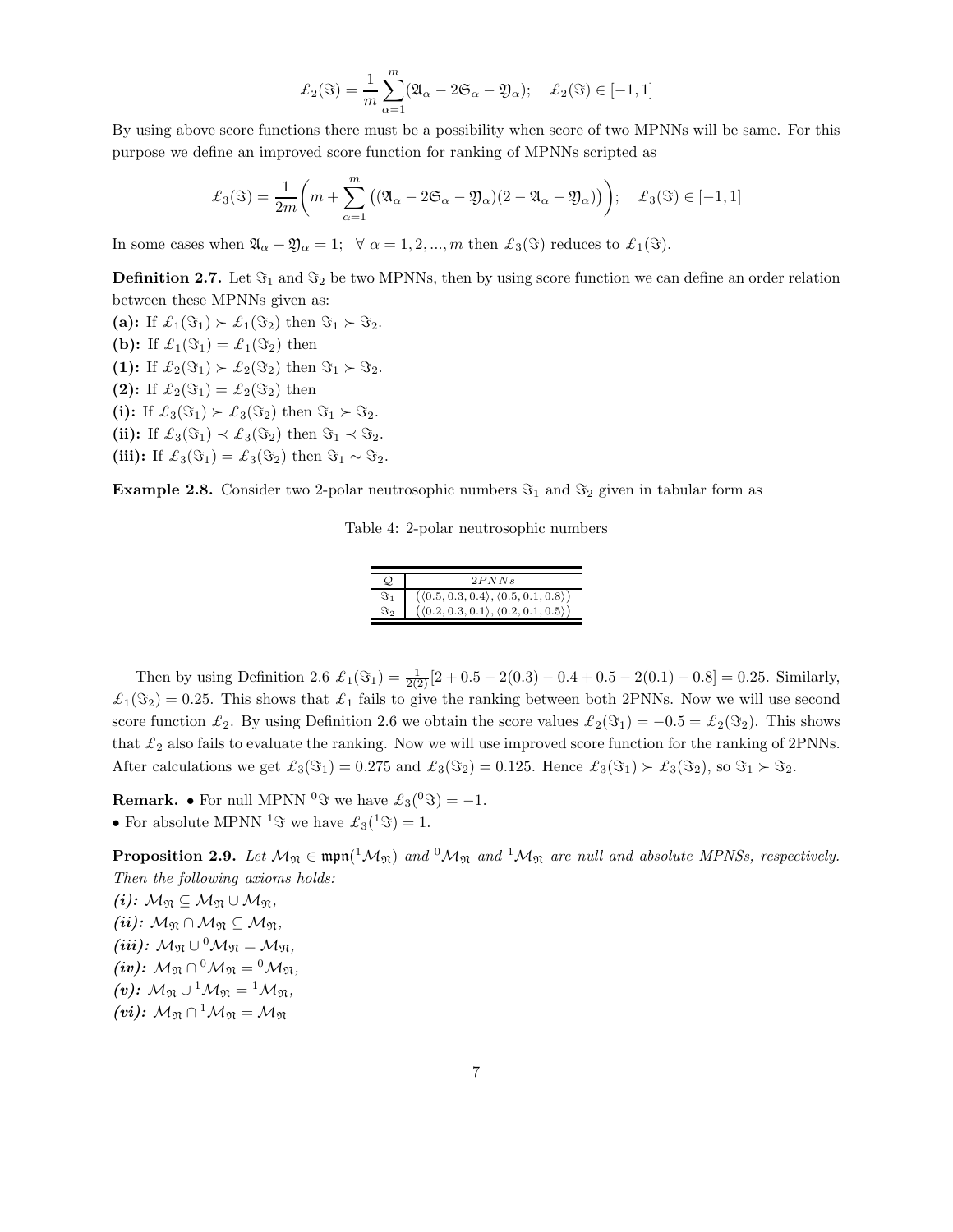**Proposition 2.10.** Let  $M_{\mathfrak{N}_1}, M_{\mathfrak{N}_1}, M_{\mathfrak{N}_3} \in \mathfrak{mpn}(^1\mathcal{M}_{\mathfrak{N}})$ , then the following results holds:  $(i): \mathcal{M}_{\mathfrak{N}_1} \cup \mathcal{M}_{\mathfrak{N}_2} = \mathcal{M}_{\mathfrak{N}_2} \cup \mathcal{M}_{\mathfrak{N}_1},$  $(ii): \mathcal{M}_{\mathfrak{N}_1} \cap \mathcal{M}_{\mathfrak{N}_2} = \mathcal{M}_{\mathfrak{N}_2} \cap \mathcal{M}_{\mathfrak{N}_1},$  $(iii): \mathcal{M}_{\mathfrak{N}_1} \cup (\mathcal{M}_{\mathfrak{N}_2} \cup \mathcal{M}_{\mathfrak{N}_3}) = (\mathcal{M}_{\mathfrak{N}_1} \cup \mathcal{M}_{\mathfrak{N}_2}) \cup \mathcal{M}_{\mathfrak{N}_3},$  $(iv)\colon \mathcal{M}_{\mathfrak{N}_1} \cap (\mathcal{M}_{\mathfrak{N}_2} \cap \mathcal{M}_{\mathfrak{N}_3}) = (\mathcal{M}_{\mathfrak{N}_1} \cap \mathcal{M}_{\mathfrak{N}_2}) \cap \mathcal{M}_{\mathfrak{N}_3},$  $(v)\colon (\mathcal{M}_{\mathfrak{N}_1}\cup\mathcal{M}_{\mathfrak{N}_2})^c=\mathcal{M}_{\mathfrak{N}_1}^c\cap\mathcal{M}_{\mathfrak{N}_2}^c,$  $(vi) \colon (\mathcal{M}_{\mathfrak{N}_1} \cap \mathcal{M}_{\mathfrak{N}_2})^c = \mathcal{M}_{\mathfrak{N}_1}^c \cup \mathcal{M}_{\mathfrak{N}_2}^c$ 

Proof. The proof is obvious and can be easily done by using Definition 2.4.

# 3 m-polar Neutrosophic Topology

In this section, we introduce the m-polar neutrosophic topology on m-polar neutrosophic set and discuss interior, closure, exterior and frontier of MPNSs with the help of illustrations. We introduce various results which holds for classical set theory but do not hold for MPN data. We present cosine similarity measure and set theoretic similarity measures to find the similarity between MPNSs.

**Definition 3.1.** Let  $Q$  be the non-empty reference set and  $\text{mpm}(^1\mathcal{M}_{\mathfrak{N}})$  be the collection of all MPNSs over Q. Then  $\mathcal{T}_{\mathcal{M}_{\mathfrak{N}}}$  is the collection of MPN-subsets of  $\mathfrak{m} \mathfrak{p} \mathfrak{n}$  (1 $\mathcal{M}_{\mathfrak{N}}$ ) is called m-polar neutrosophic topological space (MPNTS) if it satisfies the following properties:

(i): 
$$
{}^0\mathcal{M}_{\mathfrak{N}}, {}^1\mathcal{M}_{\mathfrak{N}} \in \mathcal{T}_{\mathcal{M}_{\mathfrak{N}}}.
$$

(ii): If  $(M_{\mathfrak{N}})_{\wp} \in \mathcal{T}_{\mathcal{M}_{\mathfrak{N}}}, \ \forall \wp \in \Delta, \text{ then } \bigcup_{\wp \in \Delta} (M_{\mathfrak{N}})_{\wp} \in \mathcal{T}_{\mathcal{M}_{\mathfrak{N}}}$ .

(iii): If  $M_{\mathfrak{N}_1}, \mathcal{M}_{\mathfrak{N}_2} \in \mathcal{T}_{\mathcal{M}_{\mathfrak{N}}},$  then  $\mathcal{M}_{\mathfrak{N}_1} \cap \mathcal{M}_{\mathfrak{N}_2} \in \mathcal{T}_{\mathcal{M}_{\mathfrak{N}}}$ .

Then the pair  $(Q, \mathcal{T}_{\mathcal{M}_{\mathfrak{N}}})$  is called MPNTS. The members of  $\mathcal{T}_{\mathcal{M}_{\mathfrak{N}}}$  are called open MPNSs and their complements are called closed MPNSs.

**Theorem 3.2.** Let  $(Q, \mathcal{T}_{\mathcal{M}_m})$  be an MPNTS. Then the following conditions are satisfied: (i):  ${}^{0}\mathcal{M}_{\mathfrak{N}}$  and  ${}^{1}\mathcal{M}_{\mathfrak{N}}$  are open MPNSs.  $(ii):$  Union of any number of open MPNSs is open. (iii): Intersection of finite number of closed MPNSs is closed.

Proof. The proof is obvious.

**Example 3.3.** Let  $\mathcal{Q} = \{\zeta_1, \zeta_2, \zeta_3, \zeta_4\}$  be an assembling of books. Then  $\text{min}(^1\mathcal{M}_{\mathfrak{N}})$  be the collection of all MPNSs over  $Q$ . We consider two 3-polar neutrosophic subsets of  $\mathfrak{mpn}(^1\mathcal{M}_{\mathfrak{N}})$  given as  $\mathcal{M}_{\mathfrak{N}_1} = \{(\varsigma_1,\langle 0.871, 0.451, 0.412 \rangle,\langle 0.317, 0.412, 0.321 \rangle,\langle 0.187, 0.213, 0.118 \rangle),$  $(\varsigma_2,\langle 0.547, 0.158, 0.413 \rangle, \langle 0.518, 0.152, 0.118 \rangle, \langle 0.618, 0.418, 0.321 \rangle),$  $(\varsigma_3, \langle 0.618, 0.341, 0.231 \rangle, \langle 0.815, 0.118, 0.527 \rangle, \langle 0.511, 0.431, 0.215 \rangle),$  $(\varsigma_4, \langle 0.518, 0.391, 0.812 \rangle, \langle 0.815, 0.321, 0.415 \rangle, \langle 0.911, 0.321, 0.512 \rangle)$  and  $\mathcal{M}_{\mathfrak{N}_2} = \{(\zeta_1,\langle 0.611, 0.512, 0.611\rangle, \langle 0.218, 0.531, 0.415\rangle, \langle 0.035, 0.311, 0.211\rangle),\right.$ 

 $\Box$ 

## $\Box$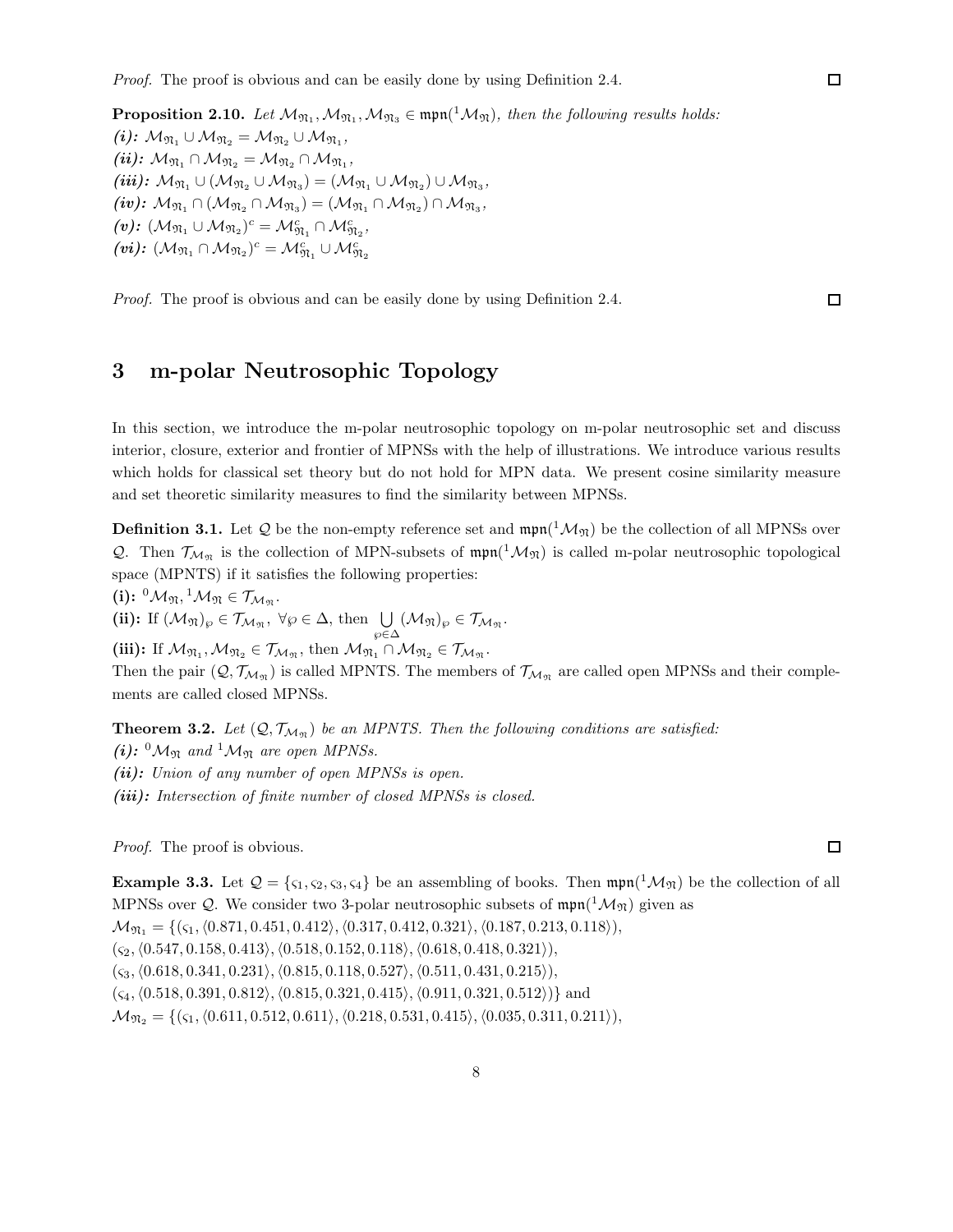$(\varsigma_2,\langle 0.212, 0.218, 0.513 \rangle, \langle 0.435, 0.218, 0.315 \rangle, \langle 0.519, 0.511, 0.438 \rangle),$ 

 $(\varsigma_3, \langle 0.418, 0.432, 0.321 \rangle, \langle 0.639, 0.218, 0.357 \rangle, \langle 0.211, 0.531, 0.316 \rangle),$ 

 $(\varsigma_4,\langle 0.219, 0.491, 0.815\rangle, \langle 0.716, 0.421, 0.518\rangle, \langle 0.712, 0.421, 0.618\rangle)\}.$ 

Then clearly the collection  $\mathcal{T}_{\mathcal{M}_{\mathfrak{N}}} = \{^0 \mathcal{M}_{\mathfrak{N}},^1 \mathcal{M}_{\mathfrak{N}}, \mathcal{M}_{\mathfrak{N}_1}, \mathcal{M}_{\mathfrak{N}_2} \}$  is 3-polar neutrosophic topological space.

**Definition 3.4.** Let  $(Q, \mathcal{T}_{\mathcal{M}_{\mathfrak{N}}})$  and  $(Q, \mathcal{T}'_{\mathcal{N}})$  $\mathcal{A}_{\mathcal{M}_{\mathfrak{N}}}$ ) be two MPNTSs over  $\mathcal{Q}$ . If  $\mathcal{T}_{\mathcal{M}_{\mathfrak{N}}} \subseteq \mathcal{T}'_{\mathcal{M}_{\mathfrak{N}}}$ , then  $\mathcal{T}_{\mathcal{M}_{\mathfrak{N}}}$  is courser or weaker than  $\mathcal{T}'_{\Lambda}$  $\mathcal{A}_{\mathcal{M}_{\mathfrak{N}}}$  and  $\mathcal{T}_{\mathcal{N}}'$  $\mathcal{M}_{\mathfrak{M}}$  is stronger and finer than  $\mathcal{T}_{\mathcal{M}_{\mathfrak{N}}}$ . Two MPNTSs are said to be comparable if  $\mathcal{T}_{\mathcal{M}_{\mathfrak{N}}}\subseteq \mathcal{T}'_{\mathcal{M}_{\mathfrak{N}}}\text{ or }\mathcal{T}'_{\mathcal{M}_{\mathfrak{N}}}\subseteq \mathcal{T}_{\mathcal{M}_{\mathfrak{N}}}$ .

**Theorem 3.5.** Let  $(Q, \mathcal{T}_{\mathcal{M}_{\mathfrak{N}}})$  be an MPNTS. Then the following conditions are satisfied:

(i):  ${}^{0}\mathcal{M}_{\mathfrak{N}}$  and  ${}^{1}\mathcal{M}_{\mathfrak{N}}$  are closed MPNSs.

(ii): Intersection of any number of closed MPNSs is closed.

(iii): Union of finite number od closed MPNSs is closed.

*Proof.* (i):  $({}^{1}M_{\mathfrak{N}})^{c} = {}^{0}M_{\mathfrak{N}}$  and  $({}^{0}M_{\mathfrak{N}})^{c} = {}^{1}M_{\mathfrak{N}}$  are both open and closed MPNSs.

(ii): If  $\{M_{\mathfrak{N}_{\alpha}} : M_{\mathfrak{N}_{\alpha}}^c \in \mathcal{T}_{\mathcal{M}_{\mathfrak{N}}}, \alpha \in \Delta\}$  is an assembling of closed MPNSs then  $(\bigcap_{\alpha \in \Delta} M_{\mathfrak{N}_{\alpha}})^c = \bigcup_{\alpha \in \Delta}$  $\bigcup_{\alpha \in \Delta} \mathcal{M}_{\mathfrak{N}_{\alpha}}^c$  is open. This shows that  $\bigcap$ 

 $\bigcap_{\alpha \in \Delta} \mathcal{M}_{\mathfrak{N}_{\alpha}}$  is closed MPNS.

(iii): Since  $\mathcal{M}_{\mathfrak{N}_{\beta}}$  is closed for  $\beta = 1, 2, ..., z$ , then  $\begin{pmatrix} z \\ 0 \end{pmatrix}$  $\bigcup_{\beta=1}^{z} \mathcal{M}_{\mathfrak{N}_{\beta}}$ <sup>c</sup> =  $\bigcap_{\beta=1}^{z}$  $\bigcap_{\beta=1}^z \mathcal{M}_{\mathfrak{N}_\beta}^c$  is open MPNS. Thus  $\bigcup_{\beta=1}^z$  $\bigcup_{\beta=1} \mathcal{M} \mathfrak{n}_{\beta}$ is closed MPNS.

**Definition 3.6.** Let  $(Q, \mathcal{T}_{\mathcal{M}_{\mathfrak{N}}})$  be MPNTS and  $\mathcal{M}_{\mathfrak{N}} \in \mathfrak{mpn}(^1\mathcal{M}_{\mathfrak{N}})$ , then interior of  $\mathcal{M}_{\mathfrak{N}}$  is denoted as  $\mathcal{M}_{\mathfrak{N}}^o$ and defined as the union of all open MPN subsets contained in  $\mathcal{M}_{\mathfrak{N}}$ . It is the greatest open MPNS contained in  $\mathcal{M}_{\mathfrak{N}}$ .

Example 3.7. We consider the 3-polar neutrosophic topological space constructed in Example 3.3 and let  $\mathcal{M}_{\mathfrak{N}_3} \in \mathfrak{mpn}({}^1\mathcal{M}_\mathfrak{N})$  given as

 $\mathcal{M}_{\mathfrak{N}_3} = \{(\varsigma_1,\langle 0.713, 0.412, 0.311\rangle, \langle 0.318, 0.418, 0.311\rangle, \langle 0.451, 0.211, 0.218\rangle),\right.$  $(\varsigma_2,\langle 0.312, 0.117, 0.418 \rangle, \langle 0.513, 0.212, 0.218 \rangle, \langle 0.613, 0.411, 0.438 \rangle),$  $(\varsigma_3, \langle 0.518, 0.321, 0.311 \rangle, \langle 0.718, 0.118, 0.257 \rangle, \langle 0.317, 0.461, 0.217 \rangle),$  $(\varsigma_1,\langle 0.319, 0.219, 0.615\rangle, \langle 0.719, 0.321, 0.418\rangle, \langle 0.811, 0.321, 0.417\rangle)\}.$ Then  $\mathcal{M}_{\mathfrak{N}_3}^o = {}^o\mathcal{M}_{\mathfrak{N}} \cup \mathcal{M}_{\mathfrak{N}_2} = \mathcal{M}_{\mathfrak{N}_2}$  is open MPNS.

**Theorem 3.8.** Let  $(Q, \mathcal{T}_{\mathcal{M}_{\mathfrak{N}}})$  be MPNTS and  $\mathcal{M}_{\mathfrak{N}} \in \mathfrak{mpn}(^1\mathcal{M}_{\mathfrak{N}})$ .  $\mathcal{M}_{\mathfrak{N}}$  is open MPNS iff  $\mathcal{M}_{\mathfrak{N}}^o = \mathcal{M}_{\mathfrak{N}}$ .

*Proof.* If  $M_{\mathfrak{N}}$  is open MPNS then greatest open MPNS contained in  $M_{\mathfrak{N}}$  is itself  $M_{\mathfrak{N}}$ . Thus  $M_{\mathfrak{N}}^o = M_{\mathfrak{N}}$ . Conversely, if  $\mathcal{M}_{\mathfrak{N}}^o = \mathcal{M}_{\mathfrak{N}}$  then  $\mathcal{M}_{\mathfrak{N}}^o$  is open MPNS. This implies that  $\mathcal{M}_{\mathfrak{N}}$  is open MPNS.  $\Box$ 

**Theorem 3.9.** Let  $(Q, \mathcal{T}_{\mathcal{M}_{\mathfrak{N}}})$  be MPNTS and  $\mathcal{M}_{\mathfrak{N}_1}, \mathcal{M}_{\mathfrak{N}_2} \in \mathfrak{mpn}(^1\mathcal{M}_{\mathfrak{N}})$ , then  $(i)\colon (\mathcal{M}^o_{\mathfrak{N}_1})^o=\mathcal{M}^o_{\mathfrak{N}_1},$  $(ii): \mathcal{M}_{\mathfrak{N}_1} \subseteq \mathcal{M}_{\mathfrak{N}_2} \Rightarrow \mathcal{M}_{\mathfrak{N}_1}^o \subseteq \mathcal{M}_{\mathfrak{N}_2}^o,$  $(iii): (\mathcal{M}_{\mathfrak{N}_1} \cap \mathcal{M}_{\mathfrak{N}_2})^o = \mathcal{M}_{\mathfrak{N}_1}^o \cap \mathcal{M}_{\mathfrak{N}_2}^o,$  $(iv)\colon (\mathcal{M}_{\mathfrak{N}_1}\cup\mathcal{M}_{\mathfrak{N}_2})^o\supseteq\mathcal{M}_{\mathfrak{N}_1}^o\cup\mathcal{M}_{\mathfrak{N}_2}^o.$ 

Proof. The proof is obvious.

 $\Box$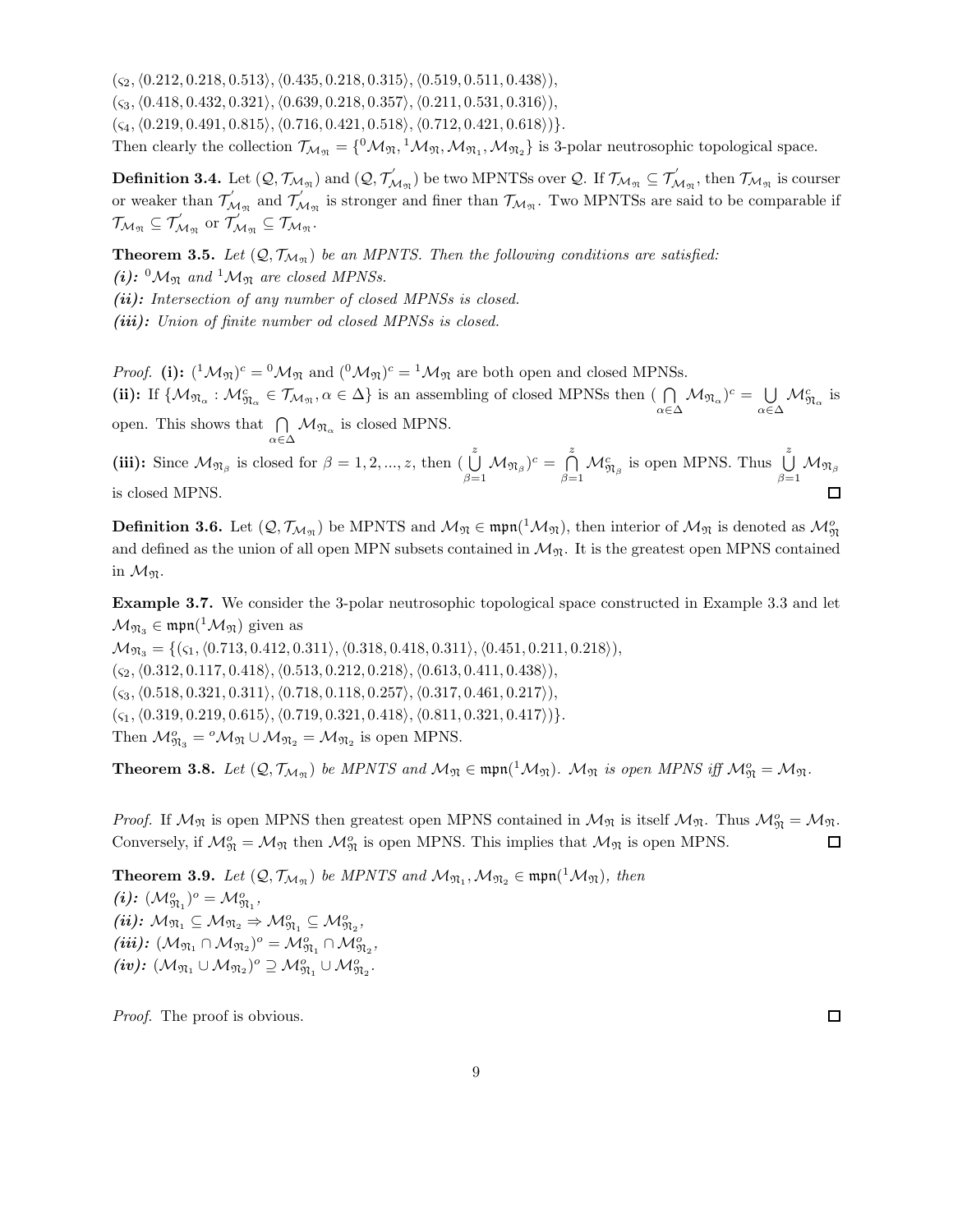**Definition 3.10.** Let  $(Q, \mathcal{T}_{\mathcal{M}_{\mathfrak{N}}})$  be MPNTS and  $\mathcal{M}_{\mathfrak{N}} \in \mathfrak{mpn}(^1\mathcal{M}_{\mathfrak{N}})$ , then closure of  $\mathcal{M}_{\mathfrak{N}}$  is denoted as  $\overline{\mathcal{M}}_{\mathfrak{N}}$ and defined as the intersection of all closed MPN supersets of  $\mathcal{M}_{\mathfrak{N}}$ . It is the smallest closed MPN superset of  $M_{\mathfrak{N}}$ .

Example 3.11. We consider the 3-polar neutrosophic topological space constructed in Example 3.3, then closed MPNSs are given as,

 ${}^{\scriptscriptstyle o}{\cal M}^{\scriptscriptstyle c}_{\mathfrak N}={}^1{\cal M}_{\mathfrak N},\, {}^1{\cal M}^{\scriptscriptstyle c}_{\mathfrak N}={}^{\scriptscriptstyle o}{\cal M}_{\mathfrak N},$  $\mathcal{M}^c_{\mathfrak{N}_1} = \{(\varsigma_1,\langle 0.412, 0.549, 0.871\rangle,\langle 0.321, 0.588, 0.317\rangle,\langle 0.118, 0.787, 0.187\rangle),$  $(\varsigma_2,\langle 0.413, 0.842, 0.547\rangle, \langle 0.118, 0.848, 0.518\rangle, \langle 0.321, 0.582, 0.618\rangle),$  $(\zeta_3,\langle 0.231, 0.659, 0.618\rangle, \langle 0.257, 0.882, 0.815\rangle, \langle 0.215, 0.569, 0.511\rangle),$  $(\zeta_4, \langle 0.812, 0.609, 0.518 \rangle, \langle 0.415, 0.679, 0.815 \rangle, \langle 0.512, 0.679, 0.911 \rangle)$  and  $\mathcal{M}^c_{\mathfrak{N}_2} = \{(\varsigma_1,\langle 0.611, 0.488, 0.611\rangle,\langle 0.415, 0.487, 0.218\rangle,\langle 0.211, 0.689, 0.035\rangle),$  $(\varsigma_2,\langle 0.513, 0.782, 0.212 \rangle, \langle 0.315, 0.782, 0.435 \rangle, \langle 0.438, 0.489, 0.519 \rangle),$  $(\varsigma_3, \langle 0.321, 0.568, 0.418 \rangle, \langle 0.357, 0.782, 0.639 \rangle, \langle 0.316, 0.469, 0.211 \rangle),$  $(\varsigma_4,\langle 0.815, 0.509, 0.219 \rangle, \langle 0.518, 0.579, 0.716 \rangle, \langle 0.618, 0.579, 0.712 \rangle)\}.$ Let  $\mathcal{M}_{\mathfrak{N}_4} \in \mathfrak{mpn}({}^1\mathcal{M}_\mathfrak{N})$  given as  $\mathcal{M}_{\mathfrak{N}_4} = \{(\varsigma_1,\langle 0.319, 0.615, 0.888\rangle, \langle 0.217, 0.618, 0.411\rangle, \langle 0.115, 0.817, 0.345\rangle),\}$  $(\varsigma_2,\langle 0.312, 0.888, 0.617\rangle, \langle 0.113, 0.878, 0.678\rangle, \langle 0.231, 0.598, 0.765\rangle),$  $(\varsigma_3,\langle 0.112, 0.767, 0.887\rangle, \langle 0.213, 0.889, 0.889\rangle, \langle 0.114, 0.667, 0.665\rangle),$  $(\varsigma_4,\langle 0.319, 0.768, 0.615\rangle, \langle 0.321, 0.778, 0.898\rangle, \langle 0.435, 0.767, 0.987\rangle)\}.$ Then  $\overline{\mathcal{M}}_{\mathfrak{N}_4} = {}^1\mathcal{M}_{\mathfrak{N}} \cap \mathcal{M}_{\mathfrak{N}_1}^c \cap \mathcal{M}_{\mathfrak{N}_2}^c = \mathcal{M}_{\mathfrak{N}_1}^c$  is closed MPNS.

**Theorem 3.12.** Let  $(Q, \mathcal{T}_{\mathcal{M}_{\mathfrak{N}}})$  be MPNTS and  $\mathcal{M}_{\mathfrak{N}} \in \mathfrak{mpn}(^1\mathcal{M}_{\mathfrak{N}})$ .  $\mathcal{M}_{\mathfrak{N}}$  is closed MPNS iff  $\overline{\mathcal{M}}_{\mathfrak{N}} = \mathcal{M}_{\mathfrak{N}}$ .

*Proof.* The proof is obvious.

**Definition 3.13.** Let  $\mathcal{M}_{\mathfrak{N}}$  be an MPN-subset of  $(Q, \mathcal{T}_{\mathcal{M}_{\mathfrak{N}}})$ , then its frontier or boundary can be represented as  $F_r(\mathcal{M}_{\mathfrak{N}})$  and defined as  $F_r(\mathcal{M}_{\mathfrak{N}}) = \overline{\mathcal{M}_{\mathfrak{N}}} \cap \overline{\mathcal{M}_{\mathfrak{N}}^c}$ .

**Definition 3.14.** Let  $M_{\mathfrak{N}}$  be an MPN-subset of  $(Q, \mathcal{T}_{M_{\mathfrak{N}}})$ , then its exterior can be represented as  $Ext(M_{\mathfrak{N}})$ and defined as  $Ext(\mathcal{M}_{\mathfrak{N}}) = (\overline{\mathcal{M}_{\mathfrak{N}}})^c = (\mathcal{M}_{\mathfrak{N}}^c)^o$ .

**Example 3.15.** We consider the MPNTS constructed in Example 3.3 and consider the MPNSs  $\mathcal{M}_{\mathfrak{N}_3}$  and  $\mathcal{M}_{\mathfrak{N}_4}$  given in Examples 3.7 and 3.11. Then by using previous definitions we can write that  $\mathcal{M}_{\mathfrak{N}_3}^o = \mathcal{M}_{\mathfrak{N}_2}, \, \overline{\mathcal{M}_{\mathfrak{N}_3}} = {^1\mathcal{M}_{\mathfrak{N}}},$  $F_r(\mathcal{M}_{\mathfrak{N}_3}) = {}^1\mathcal{M}_{\mathfrak{N}}, \, Ext(\mathcal{M}_{\mathfrak{N}_3}) = {}^0\mathcal{M}_{\mathfrak{N}},$  $\mathcal{M}^{o}_{\mathfrak{N}_4} = {}^0\mathcal{M}_{\mathfrak{N}}, \, \overline{\mathcal{M}_{\mathfrak{N}_4}} = \mathcal{M}^{c}_{\mathfrak{N}_1},$  $F_r(\mathcal{M}_{\mathfrak{N}_4}) = \mathcal{M}_{\mathfrak{N}_1}^c$ ,  $Ext(\mathcal{M}_{\mathfrak{N}_4}) = \mathcal{M}_{\mathfrak{N}_1}$ .

Now we present some results which does not hold in MPNTS but hold in crisp set theory due to the law of contradiction and law of excluded middle.

**Remark.** (i): In MPNTS the members of discrete topology are infinite due to the infinite subsets of an arbitrary MPNS.

(ii): In MPNTS law of contradiction  $M_{\mathfrak{N}} \cap M_{\mathfrak{N}}^c = {}^0\mathcal{M}_{\mathfrak{N}}$  and law of excluded middle  $M_{\mathfrak{N}} \cup M_{\mathfrak{N}}^c = {}^1\mathcal{M}_{\mathfrak{N}}$  do

 $\Box$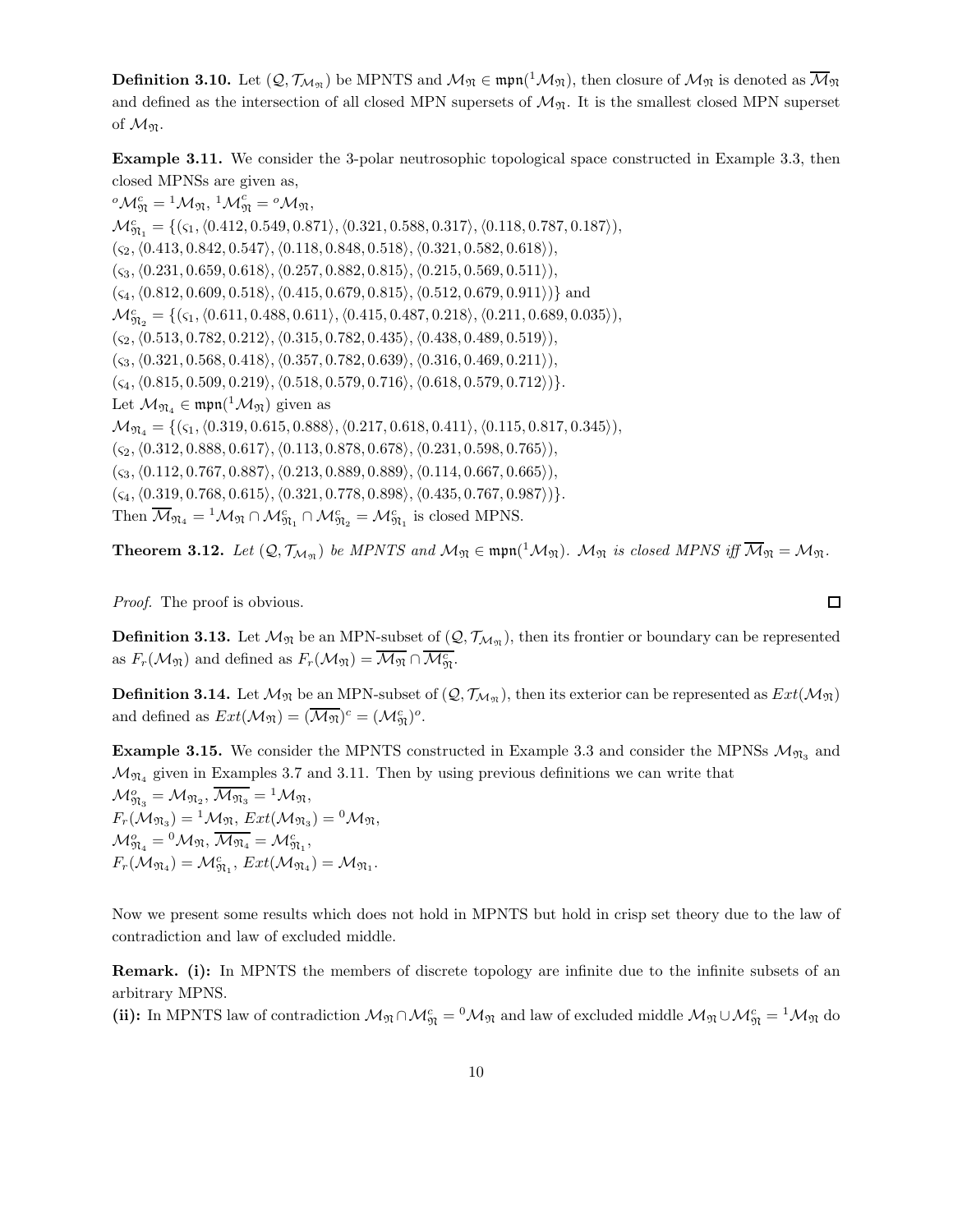not hold in general. In Example 3.15, we can observe that  $\mathcal{M}_{\mathfrak{N}_3} \cap \mathcal{M}_{\mathfrak{N}_3}^c \neq {}^0\mathcal{M}_{\mathfrak{N}}$  and  $\mathcal{M}_{\mathfrak{N}_3} \cup \mathcal{M}_{\mathfrak{N}_3}^c \neq {}^1\mathcal{M}_{\mathfrak{N}}$ . (iii): In m-polar neutrosophic set theory an assembling  $\mathcal{T}_{\mathcal{M}_{\mathfrak{N}}} = \{^0\mathcal{M}_{\mathfrak{N}},^1\mathcal{M}_{\mathfrak{N}},\mathcal{M}_{\mathfrak{N}},\mathcal{M}_{\mathfrak{N}}^c\}$  is not an MPNTS in general. But this result hold in classical set theory. This result can be easily seen by using Example 3.15.

**Theorem 3.16.** Let  $\mathcal{M}_{\mathfrak{N}} \in \mathfrak{m}$ pn $({}^{1}\mathcal{M}_{\mathfrak{N}})$ , then

 $(1)$ :  $({\mathcal M}^o_{\mathfrak N})^c = \overline{({\mathcal M}^c_{\mathfrak N})},$ (2):  $(\overline{\mathcal{M}_{\mathfrak{N}}})^c = (\mathcal{M}_{\mathfrak{N}}^c)^o$ , (3):  $Ext(\mathcal{M}_{\mathfrak{N}}^c) = \mathcal{M}_{\mathfrak{N}}^o$ , (4):  $Ext(\mathcal{M}_{\mathfrak{N}}) = (\mathcal{M}_{\mathfrak{N}}^c)^o$ ,  $(5): Ext(\mathcal{M}_{\mathfrak{N}}) \cup F_r(\mathcal{M}_{\mathfrak{N}}) \cup \mathcal{M}_{\mathfrak{N}}^o \neq {}^1\mathcal{M}_{\mathfrak{N}},$ (6):  $F_r(\mathcal{M}_{\mathfrak{N}}) = F_r(\mathcal{M}_{\mathfrak{N}}^c),$ (7):  $\mathcal{M}_{\mathfrak{N}}^o \cap F_r(\mathcal{M}_{\mathfrak{N}}) \neq {}^0\mathcal{M}_{\mathfrak{N}}.$ 

*Proof.* (1): and (2): are obvious. (3):  $Ext(\mathcal{M}_{\mathfrak{N}}^c) = (\overline{\mathcal{M}_{\mathfrak{N}}^c})^c$  $\Rightarrow Ext(\mathcal{M}_{\mathfrak{N}}^c) = [(\mathcal{M}_{\mathfrak{N}}^c)^c]^o$  $\Rightarrow Ext(\mathcal{M}_{\mathfrak{N}}^c) = \mathcal{M}_{\mathfrak{N}}^o.$ (4):  $Ext(\mathcal{M}_{\mathfrak{N}}) = (\overline{\mathcal{M}_{\mathfrak{N}}})^c$  $\Rightarrow Ext(\mathcal{M}_{\mathfrak{N}})=(\mathcal{M}_{\mathfrak{N}}^c)^o.$ (5):  $Ext(\mathcal{M}_{\mathfrak{N}}) \cup F_r(\mathcal{M}_{\mathfrak{N}}) \cup \mathcal{M}_{\mathfrak{N}}^o \neq {}^1\mathcal{M}_{\mathfrak{N}}$ . By Example 3.15, we can see that  $\mathcal{M}_{\mathfrak{N}_1} \cup \mathcal{M}_{\mathfrak{N}_1}^c \cup {}^0\mathcal{M}_{\mathfrak{N}} \neq {}^1\mathcal{M}_{\mathfrak{N}}$ . (6):  $F_r(M_{\mathfrak{N}}^c) = \overline{(\mathcal{M}_{\mathfrak{N}}^c)} \cap \overline{[(\mathcal{M}_{\mathfrak{N}}^c)]^c}$  $\Rightarrow F_r(\mathcal{M}^c_{\mathfrak{N}}) = \overline{(\mathcal{M}^c_{\mathfrak{N}})} \cap \overline{(\mathcal{M}_{\mathfrak{N}})} = F_r(\mathcal{M}_{\mathfrak{N}}).$  $(7): \mathcal{M}_{\mathfrak{N}}^o \cap F_r(\mathcal{M}_{\mathfrak{N}}) \neq {}^0\mathcal{M}_{\mathfrak{N}}$ . Example 3.15 shows that  $\mathcal{M}_{\mathfrak{N}_2} \cap {}^1\mathcal{M}_{\mathfrak{N}} \neq {}^0\mathcal{M}_{\mathfrak{N}}$ .  $\Box$ 

# 3.1 Similarity measures

In this part, we present two different formulae for similarity measures to find the similarity between MPNSs. This concept will help us in the section of multi–criteria decision-making.

#### Definition 3.17. (Cosine similarity measure for MPNSs)

We define the cosine similarity measure for m-polar neutrosophic sets based on Bhattacharyas distance [6, 41, 59]. Suppose that  $M_{\mathfrak{N}_1}, \mathcal{M}_{\mathfrak{N}_2} \in \mathfrak{mpn}(^1\mathcal{M}_{\mathfrak{N}})$ , over  $\mathcal{Q} = \{\varsigma_1, \varsigma_2, ..., \varsigma_l\}$ . A cosine similarity measure between  $\mathcal{M}_{\mathfrak{N}_1}$   $\mathcal{M}_{\mathfrak{N}_2}$  is given as

$$
\mathfrak{C}^1_{MPNS}(\mathcal{M}_{\mathfrak{N}_1},\mathcal{M}_{\mathfrak{N}_2})=\tfrac{1}{ml}\sum_{\eta=1}^l \sum_{\alpha=1}^m \tfrac{ \mathrm{i}\mathfrak{A}_\alpha(\varsigma_\eta)^2\mathfrak{A}_\alpha(\varsigma_\eta)+\mathrm{i}\mathfrak{S}_\alpha(\varsigma_\eta)^2\mathfrak{S}_\alpha(\varsigma_\eta)+\mathrm{i}\mathfrak{Y}_\alpha(\varsigma_\eta)^2\mathfrak{Y}_\alpha(\varsigma_\eta)}{\sqrt{(\mathrm{i}\mathfrak{A}_\alpha(\varsigma_\eta))^2+(\mathrm{i}\mathfrak{S}_\alpha(\varsigma_\eta))^2+(\mathrm{i}\mathfrak{Y}_\alpha(\varsigma_\eta))^2} \sqrt{(\mathrm{i}\mathfrak{A}_\alpha(\varsigma_\eta))^2+(\mathrm{i}\mathfrak{S}_\alpha(\varsigma_\eta))^2+(\mathrm{i}\mathfrak{Y}_\alpha(\varsigma_\eta))^2} }.
$$

 $\mathfrak{C}_{MPNS}^1$  satisfies the following properties,

(1):  $0 \leq \mathfrak{C}_{MPNS}^1 \leq 1$ , (2):  $\mathfrak{C}_{MPNS}^1(\mathcal{M}_{\mathfrak{N}_1}, \mathcal{M}_{\mathfrak{N}_2}) = \mathfrak{C}_{MPNS}^1(\mathcal{M}_{\mathfrak{N}_2}, \mathcal{M}_{\mathfrak{N}_1}),$ (3):  $\mathfrak{C}_{MPNS}^1(\mathcal{M}_{\mathfrak{N}_1}, \mathcal{M}_{\mathfrak{N}_2}) = 1$  if  $\mathcal{M}_{\mathfrak{N}_1} = \mathcal{M}_{\mathfrak{N}_2}$ , (4): If  $M_{\mathfrak{N}_1} \subseteq M_{\mathfrak{N}_2} \subseteq M_{\mathfrak{N}_3}$  then  $\mathfrak{C}_{MPNS}^1(\mathcal{M}_{\mathfrak{N}_1}, \mathcal{M}_{\mathfrak{N}_3}) \leq \mathfrak{C}_{MPNS}^1(\mathcal{M}_{\mathfrak{N}_1}, \mathcal{M}_{\mathfrak{N}_2})$  and  $\mathfrak{C}_{MPNS}^1(\mathcal{M}_{\mathfrak{N}_1},\mathcal{M}_{\mathfrak{N}_3}) \leq \mathfrak{C}_{MPNS}^1(\mathcal{M}_{\mathfrak{N}_2},\mathcal{M}_{\mathfrak{N}_3})$ . The proof of these properties can be easily done by using the above definition.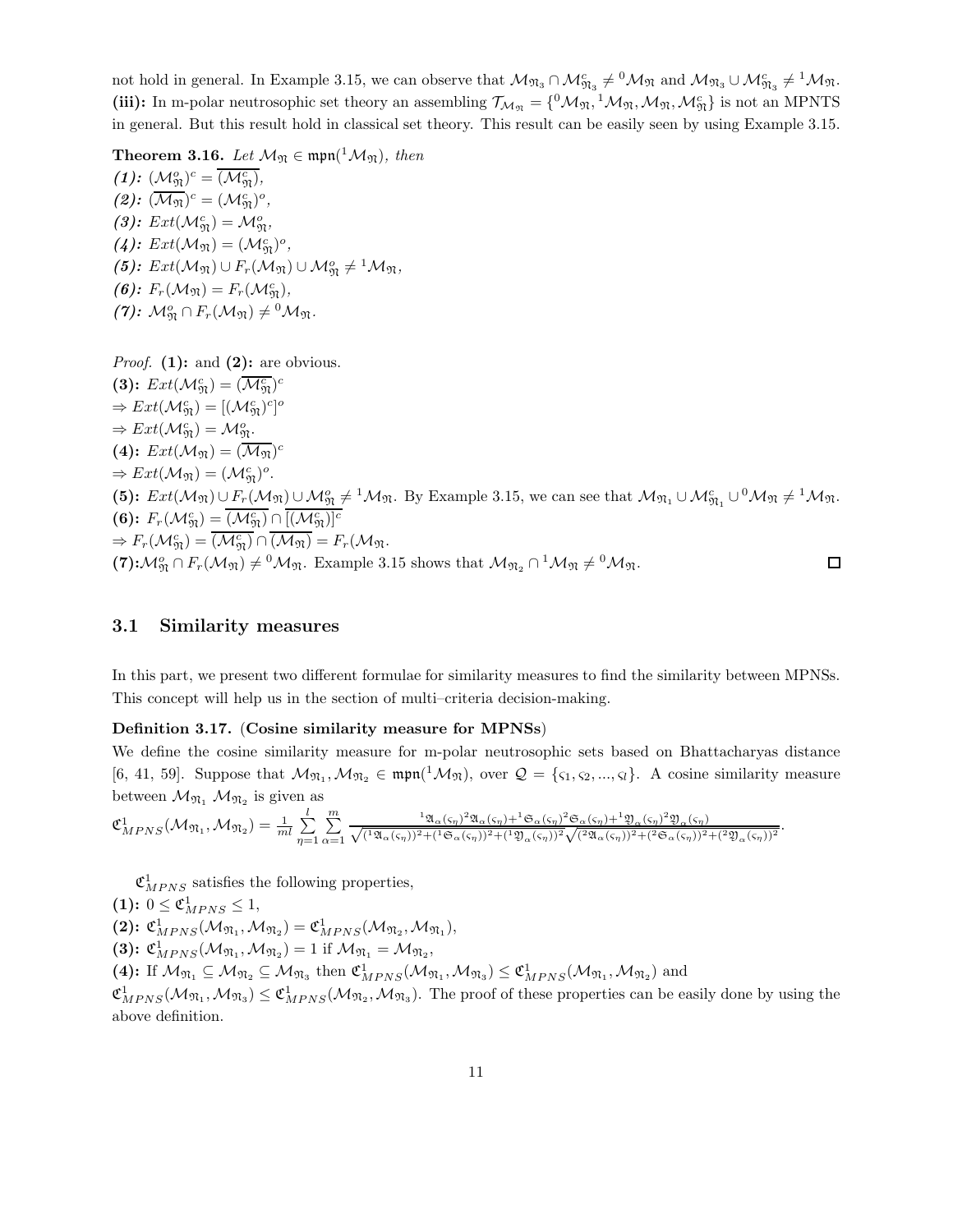## Definition 3.18. (Set theoretic similarity measure of MPNSs)

We define the set theoretic similarity measure for m-polar neutrosophic sets based on set theoretic viewpoint [52]. Suppose that  $M_{\mathfrak{N}_1}, \mathcal{M}_{\mathfrak{N}_2} \in \mathfrak{mpn}(^1\mathcal{M}_{\mathfrak{N}})$ , over  $\mathcal{Q} = \{\varsigma_1, \varsigma_2, ..., \varsigma_l\}$ . A set theoretic similarity measure between  $\mathcal{M}_{\mathfrak{N}_1}$   $\mathcal{M}_{\mathfrak{N}_2}$  is given as

$$
\mathfrak{C}^2_{MPNS}(\mathcal{M}_{\mathfrak{N}_1},\mathcal{M}_{\mathfrak{N}_2})=\frac{1}{ml}\sum_{\eta=1}^l\sum_{\alpha=1}^m\frac{{}^1\mathfrak{A}_\alpha(\varsigma_\eta)^2\mathfrak{A}_\alpha(\varsigma_\eta)+{}^1\mathfrak{S}_\alpha(\varsigma_\eta)^2\mathfrak{S}_\alpha(\varsigma_\eta)+{}^1\mathfrak{Y}_\alpha(\varsigma_\eta)^2\mathfrak{Y}_\alpha(\varsigma_\eta)}{{}^1\mathfrak{A}_\alpha(\varsigma_\eta)^2+{}^1\mathfrak{S}_\alpha(\varsigma_\eta)^2+{}^1\mathfrak{Y}_\alpha(\varsigma_\eta))^2+{}^2\mathfrak{A}_\alpha(\varsigma_\eta)^2+{}^2\mathfrak{S}_\alpha(\varsigma_\eta)^2+{}^2\mathfrak{Y}_\alpha(\varsigma_\eta)^2+{}^2\mathfrak{Y}_\alpha(\varsigma_\eta)^2}.
$$

 $\mathfrak{C}^2_{MPNS}$  satisfies the following properties,

(1):  $0 \leq \mathfrak{C}_{MPNS}^2 \leq 1$ ,

(2):  $\mathfrak{C}_{MPNS}^2(\mathcal{M}_{\mathfrak{N}_1}, \mathcal{M}_{\mathfrak{N}_2}) = \mathfrak{C}_{MPNS}^2(\mathcal{M}_{\mathfrak{N}_2}, \mathcal{M}_{\mathfrak{N}_1}),$ 

(3):  $\mathfrak{C}_{MPNS}^2(\mathcal{M}_{\mathfrak{N}_1}, \mathcal{M}_{\mathfrak{N}_2}) = 1$  if  $\mathcal{M}_{\mathfrak{N}_1} = \mathcal{M}_{\mathfrak{N}_2}$ ,

(4): If  $M_{\mathfrak{N}_1} \subseteq M_{\mathfrak{N}_2} \subseteq M_{\mathfrak{N}_3}$  then  $\mathfrak{C}_{MPNS}^2(\mathcal{M}_{\mathfrak{N}_1}, \mathcal{M}_{\mathfrak{N}_3}) \leq \mathfrak{C}_{MPNS}^2(\mathcal{M}_{\mathfrak{N}_1}, \mathcal{M}_{\mathfrak{N}_2})$  and

 $\mathfrak{C}_{MPNS}^2(\mathcal{M}_{\mathfrak{N}_1},\mathcal{M}_{\mathfrak{N}_3}) \leq \mathfrak{C}_{MPNS}^2(\mathcal{M}_{\mathfrak{N}_2},\mathcal{M}_{\mathfrak{N}_3})$ . The proof of these properties can be easily done by using the above definition.

# 4 Multi-Criteria Decision Making for Medical Diagnosis

Multi-criteria decision making (MCDM) is a process to find an optimal alternative that has the highest degree of satisfaction from a set of feasible alternatives characterized with multiple criteria, and these kinds of MCDM problems arise in many real-world situations. In this section, we discuss an application of medical diagnosis with the help of m-polar fuzzy neutrosophic data. We present two novel algorithms to multicriteria decision-making (MCDM) with linguistic information based on the MPNTS and MPFNSs for medical diagnosis to determine kind of illness under the experts opinion.

#### Proposed Technique:

In this part of our manuscript, we establish two different techniques based on MPNTS and on similarity measures to investigate the disease with m-polar neutrosophic information. The flow chart diagram of proposed algorithms can be seen in Figure 2.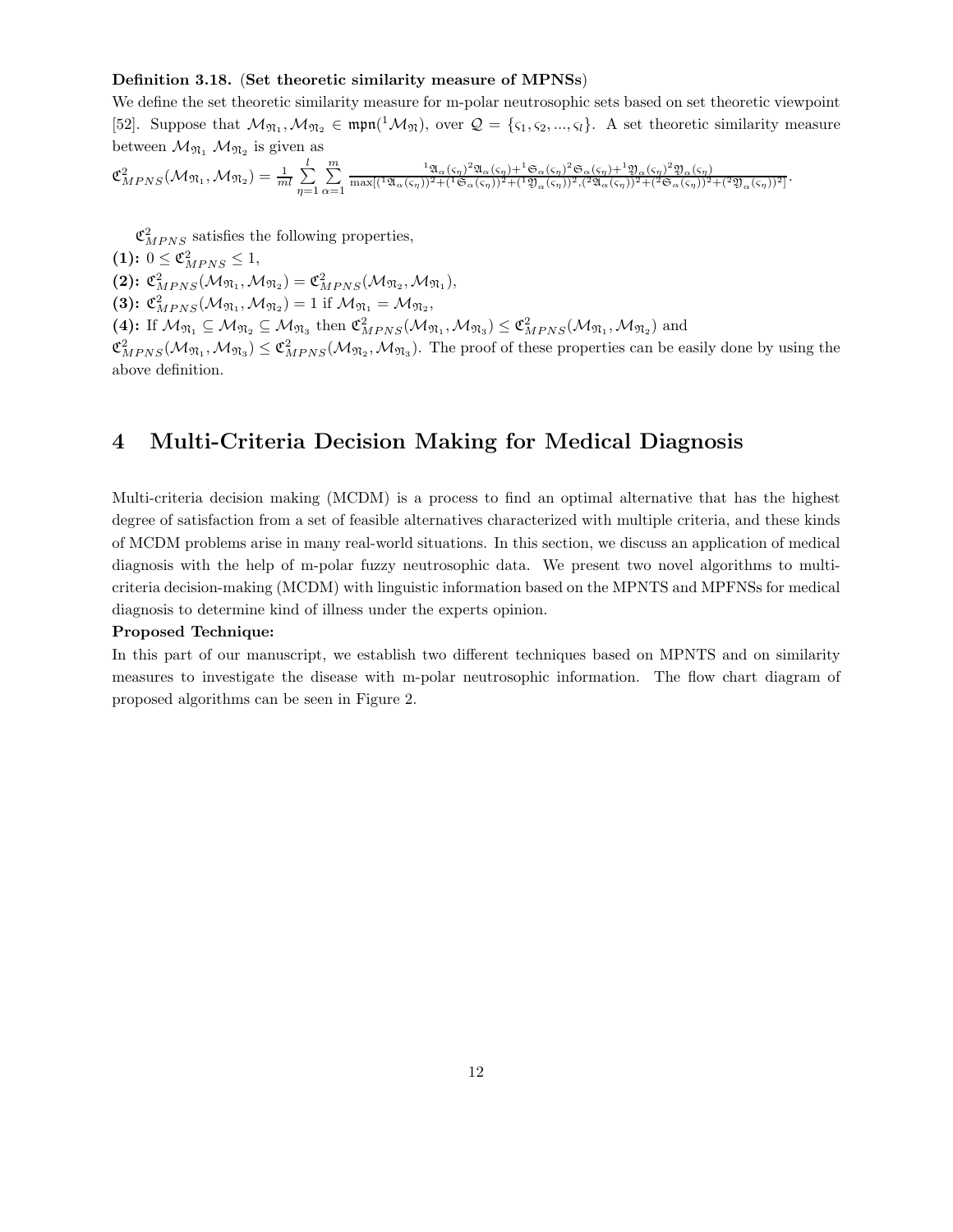#### Algorithm 1 (Algorithm for m-polar neutrosophic topological space)

#### Input:

**Step 1:** Input the set  $\mathfrak{P}$  for a patient according to his doctor, corresponding to the "m" number of symptoms appearing to the patient. All the input data leads to those "p" diseases which will be possible outcome according to the appearing symptoms in the form of m-polar neutrosophic set.

Step 2: Input the sets  $\Im \xi$ ;  $\xi = 1, 2, ..., z$ , for "p" diseases  $\partial_{\delta}$ ;  $\delta = 1, 2, ..., p$ , according to "z" number of experts, corresponding to the "m" number of symptoms in the form of m-polar neutrosophic sets (MPNSs). Calculations:

**Step 3:** Construct m-polar neutrosophic topological space (MPNTS)  $\mathcal{T}_{\mathcal{M}_m}$  using MPNSs  $\Im \xi; \xi = 1, 2, ..., z$ given by "z" number of experts.

**Step 4:** Find interior  $\mathfrak{P}^o$  of  $\mathfrak{P}$  by using Definition 3.6 under the constructed  $\mathcal{T}_{\mathcal{M}_{\mathfrak{N}}}$ .  $\mathfrak{P}^o$  shows the actual condition of the patient according to the "z" number of experts and give better decision to diagnosis.

Step 5: Calculate scores of each disease corresponding to "m" number of symptoms by using Definition 2.6. Output:

Step 6: We rank the alternative (disease) on the basis of score values according to the Definition 2.7.

Step 7: Alternative (disease) with the higher score has the maximum rank according to the given numerical example. This implies that patient is suffering from that disease.

# Algorithm 2 (Algorithm for m-polar neutrosophic sets using similarity measures)

## Input:

**Step 1:** Input the set  $\mathfrak{P}$  for a patient according to his doctor, corresponding to the "m" number of symptoms appearing to the patient. All the input data leads to those "p" diseases which will be possible outcome according to the appearing symptoms in the form of m-polar neutrosophic set.

Step 2: Input the sets  $\Im \xi; \xi = 1, 2, ..., z$ , for "p" diseases  $\partial_{\delta}$ ;  $\delta = 1, 2, ..., p$ , according to "z" number of experts, corresponding to the "m" number of symptoms in the form of m-polar neutrosophic sets (MPNSs). Calculations:

**Step 3:** calculate cosine similarity measure using Definition 3.17 between  $\Im \xi$ ;  $\xi = 1, 2, ..., z$  and  $\mathfrak{P}$ .

Step 3': calculate set theoretic similarity measure using Definition 3.18 between  $\Im \xi$ ;  $\xi = 1, 2, ..., z$  and  $\mathfrak{P}$ . **Step 4:** Choose the MPNS from  $\Im \xi$ ;  $\xi = 1, 2, ..., z$  having highest cosine similarity measure with  $\mathfrak{P}$ . That  $\Im \xi$  gives the best decision for diagnosis of patient.

**Step 4':** Choose the MPNS from  $\Im \xi$ ;  $\xi = 1, 2, ..., z$  having highest set theoretic similarity measure with  $\mathfrak{P}$ . That  $\Im \xi$  gives the best decision for diagnosis of patient.

**Step 5:** Calculate scores of each disease  $\eth_{\delta}$  of selected  $\Im_{\xi}$  after finding cosine and set theoretic similarity measures corresponding to "m" number of symptoms by using Definition 2.6. From this method we get two different results (rankings) according to two different similarity measures.

## Output:

Step 6: We rank the alternative (disease) on the basis of score values according to the Definition 2.7. Step 7: Alternative (disease) with the higher score has the maximum rank according to the given numerical example. This implies that patient is suffering from that disease.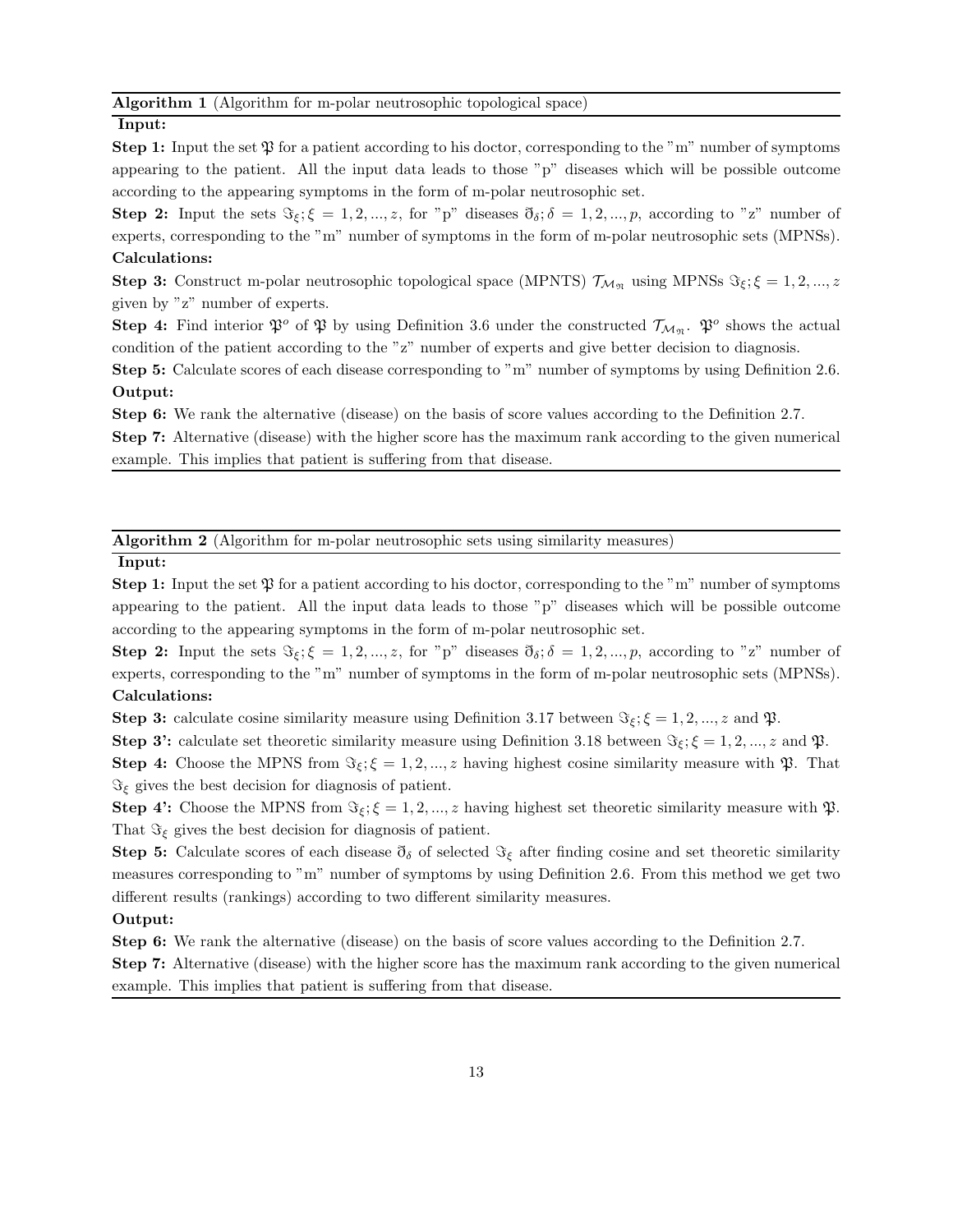

Figure 2: Flowchart diagram of proposed algorithms

# 4.1 Numerical Example

Suppose that a patient is facing some health issues and the symptoms are temperature, headache, fatigue, loss of appetite, stomach pain, inadequate immune system, muscle and joint pain. According to the doctor's opinion all these symptoms lead to the following diseases Tuberculosis, Hepatitis C and Typhoid fever. Let us consider the set  $\mathcal{Q} = {\{\bar{\partial}_1, \bar{\partial}_2, \bar{\partial}_3\}}$  of the alternatives consisting of three diseases and the set  $\bar{\mathfrak{Z}} =$  $\{\mathcal{J}_1,\mathcal{J}_2,\mathcal{J}_3,\mathcal{J}_4\}$  of symptoms, where

> $\mathfrak{d}_1$  = Tuberculosis  $\mathfrak{d}_2$  = Hepatitis C  $\eth_3$  = Typhoid fever  $\mathcal{J}_1$  = Fever  $\mathcal{J}_2$  = Poor immune system  $\mathcal{J}_3$  = Muscle and joint pain, fatigue  $\mathcal{J}_4$  = Unintentional weight loss, loss of appetite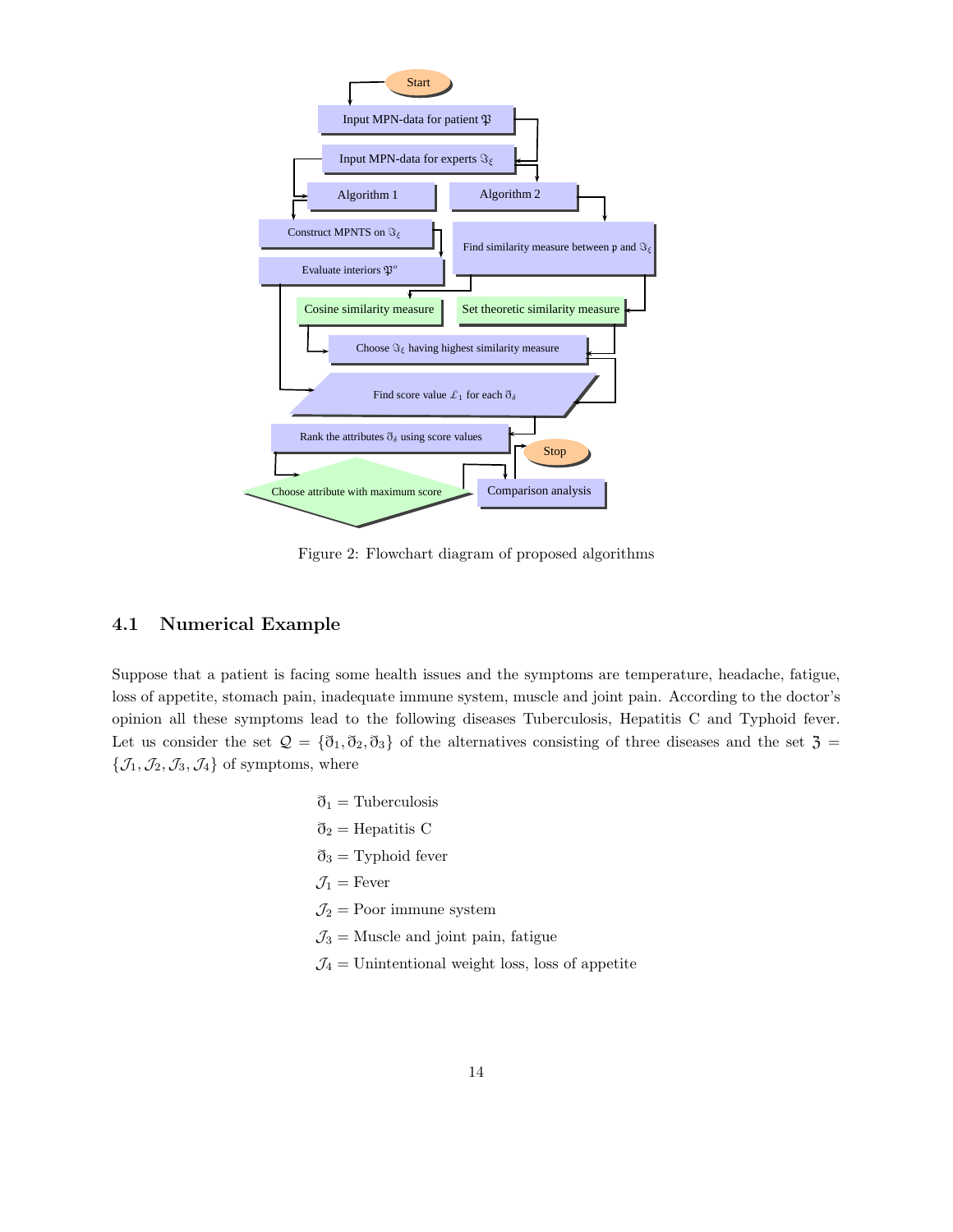Table 5: 4-polar neutrosophic data of patient  $\mathfrak P$ 

|                  | 4-polar neutrosophic sets                                                                                                                                                                                                                                                                                                            |
|------------------|--------------------------------------------------------------------------------------------------------------------------------------------------------------------------------------------------------------------------------------------------------------------------------------------------------------------------------------|
| $\eth_1$         | $\left(\langle 0.635, 0.115, 0.114 \rangle, \langle 0.813, 0.239, 0.115 \rangle, \langle 0.513, 0.431, 0.513 \rangle \left( 0.911, 0.119, 0.238 \right) \right) \\ \left(\langle 0.739, 0.119, 0.115 \rangle, \langle 0.923, 0.111, 0.108 \rangle, \langle 0.889, 0.108, 0.117 \rangle, \langle 0.835, 0.113, 0.218 \rangle \right)$ |
| $\mathfrak{d}_2$ |                                                                                                                                                                                                                                                                                                                                      |
| $\mathfrak{d}_3$ | $((0.919, 0.113, 0.122), (0.818, 0.112, 0.211), (0.611, 0.513, 0.618), (0.713, 0.218, 0.319))$                                                                                                                                                                                                                                       |

Table 6: 4-polar neutrosophic data for expert  $\Im_1$ 

| $\mathcal{L}$ | 4-polar neutrosophic sets                                                                                                                                                                       |
|---------------|-------------------------------------------------------------------------------------------------------------------------------------------------------------------------------------------------|
|               | $\boxed{\mathfrak{d}_1~\big ~\big( \langle 0.511, 0.311, 0.213 \rangle, \langle 0.631, 0.431, 0.211 \rangle, \langle 0.328, 0.611, 0.782 \rangle \, \langle 0.713, 0.348, 0.411 \rangle \big)}$ |
|               | $\big( \langle 0.638, 0.324, 0.237\rangle, \langle 0.816, 0.118, 0.119\rangle, \langle 0.717, 0.115, 0.218\rangle, \langle 0.719, 0.222, 0.249\rangle \big)$                                    |
| $\eth_3$      | $( \langle 0.889, 0.212, 0.213 \rangle, \langle 0.699, 0.189, 0.232 \rangle, \langle 0.413, 0.718, 0.818 \rangle, \langle 0.518, 0.421, 0.518 \rangle )$                                        |

Table 7: 4-polar neutrosophic data for expert  $\Im_2$ 

| $\mathfrak{F}_1$<br>$\big(\langle 0.611, 0.213, 0.118\rangle, \langle 0.711, 0.321, 0.118\rangle, \langle 0.412, 0.511, 0.611\rangle \, \langle 0.813, 0.211, 0.341\rangle \big)$ |  |
|-----------------------------------------------------------------------------------------------------------------------------------------------------------------------------------|--|
|                                                                                                                                                                                   |  |
| $\bigl(\langle 0.718, 0.211, 0.117\rangle, \langle 0.916, 0.113, 0.112\rangle, \langle 0.817, 0.113, 0.211\rangle, \langle 0.815, 0.211, 0.234\rangle\bigr)$<br>$\eth_2$          |  |
| $( \langle 0.918, 0.116, 0.132 \rangle, \langle 0.713, 0.116, 0.213 \rangle, \langle 0.511, 0.611, 0.713 \rangle, \langle 0.613, 0.321, 0.416 \rangle )$<br>$\eth_3$              |  |

Table 8: 4-polar neutrosophic data for expert  $\Im$ <sub>3</sub>

| $\Im_3$  | 4-polar neutrosophic sets                                                                                                                                |
|----------|----------------------------------------------------------------------------------------------------------------------------------------------------------|
| $\eth_1$ | $( \langle 0.711, 0.118, 0.108 \rangle, \langle 0.811, 0.213, 0.108 \rangle, \langle 0.512, 0.421, 0.521 \rangle, \langle 0.815, 0.118, 0.213 \rangle )$ |
| $\eth_2$ | $( \langle 0.723, 0.119, 0.111 \rangle, \langle 0.928, 0.112, 0.110 \rangle, \langle 0.888, 0.111, 0.119 \rangle, \langle 0.889, 0.181, 0.201 \rangle )$ |
| $\eth_3$ | $((0.929, 0.115, 0.128), (0.813, 0.112, 0.211), (0.611, 0.511, 0.613), (0.718, 0.213, 0.325))$                                                           |

We input the data of patient according to his doctor in the form of 4-polar neutrosophic set for each disease corresponding to every symptom. In this data the numeric values corresponding to each symptom shows that how many chances he have to be suffered from the considered disease. In Table 5 for disease  $\eth_1$  =Tuberculosis, the first triplet  $\langle 0.635, 0.115, 0.114 \rangle$  shows that according to his " $\mathcal{J}_1$  =fever" patient has 63, 5% truth chances, 11.5% indeterminacy and 11.4% falsity chances to have tuberculosis. Similarly, we can observe all values of patient according to his symptoms for all diseases.

We consider that we have "z=3" highly qualified experts, then according to these experts the data of each disease corresponding to each symptom is given in tabular form of 4-polar neutrosophic sets as Table 6, 7 and 8. Each  $\Im_{\xi}$ ;  $\xi = 1, 2, 3$  represent the data of each disease corresponding to each symptom according to 3 experts. This means that for expert  $\Im_1$  and disease  $\Im_1$  =tuberculosis the first triplet  $\langle 0.511, 0.311, 0.213 \rangle$ shows that according to symptom " $\mathcal{J}_1$  =fever" there are 63,5% truth chances, 11.5% indeterminacy and 11.4% falsity chances to have tuberculosis. On the same pattern, we can observe all values of diseases according to the corresponding symptoms for each expert.

#### Algorithm 1:

Now we construct 4-polar neutrosophic topological space  $\mathcal{T}_{M_{\mathfrak{N}}}$  on  $\Im_{\xi}$ ;  $\xi = 1, 2, 3$  given as

 $\mathcal{T}_{\mathcal{M}_{\mathfrak{N}}} = {\mathfrak{S}_1, \mathfrak{S}_2, \mathfrak{S}_3, \mathfrak{O}_{\mathcal{M}_{\mathfrak{N}}}}$ . We find the interior  $\mathfrak{P}^o$  of  $\mathfrak{P}$  by using Definition 3.6 under the 4PNTS  $\mathcal{T}_{\mathcal{M}_{\mathfrak{N}}}$ . Thus  $\mathfrak{P}^o = {}^0\mathcal{M}_{\mathfrak{N}} \cup \mathfrak{S}_1 \cup \mathfrak{S}_2 = \mathfrak{S}_2$ . Now we use Definition 2.6 on  $\mathfrak{S}_2$  to find scores of all the diseases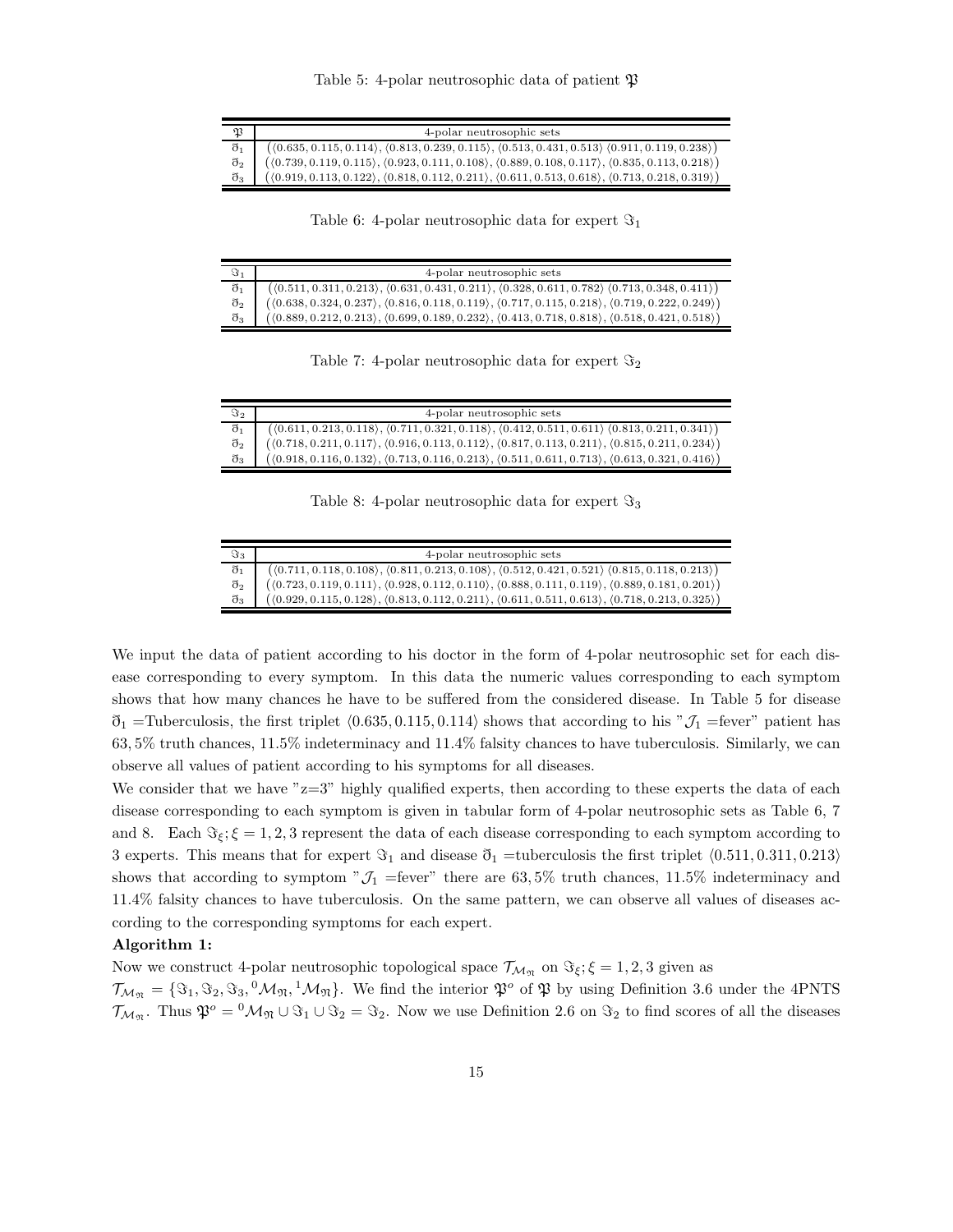$\eth_{\delta}, \delta = 1, 2, 3.$  $\mathcal{L}_1(\Im_{2\eth_1}) = \frac{1}{2\times4}(4 + (0.611 - 2(0.213) - 0.118) + (0.711 - 2(0.321) - 0.118) +$  $(0.412 - 2(0.511) - 0.611) + (0.813 - 2(0.211) - 0.341)) = 0.3558.$ Similarly we can find  $\mathcal{L}_1(\Im_{2\bar{\sigma}_2}) = 0.662$  and  $\mathcal{L}_1(\Im_{2\bar{\sigma}_3}) = 0.3691$ . By Definition 2.7 we can write that  $\mathfrak{d}_2 \succ \mathfrak{d}_3 \succ \mathfrak{d}_1$ . Hence patient is suffering from Hepatitis C.



Figure 3: Ranking of attributes under MPNTS

#### Algorithm 2:

Now by using Tables 5, 6, 7 and 8, we find cosine similarity measures between  $(\mathfrak{F}_1, \mathfrak{P}), (\mathfrak{F}_2, \mathfrak{P})$  and  $(\mathfrak{F}_3, \mathfrak{P})$ by using Definition 3.17 given as;

 $\mathfrak{C}^1_{MPNS}(\Im_2, \mathfrak{P}) = \frac{1}{3 \times 4} \left( \frac{(0.611)(0.635) + (0.213)(0.115) + (0.118)(0.114)}{\sqrt{(0.611)^2 + (0.213)^2 + (0.118)^2} \sqrt{(0.635)^2 + (0.115)^2 + (0.116)^2}} \right)$  $\frac{(0.611)(0.635)+(0.213)(0.115)+(0.116)(0.114)}{(0.611)^2+(0.213)^2+(0.118)^2\sqrt{(0.635)^2+(0.115)^2+(0.114)^2}} +$  $\frac{(0.711)(0.813)+(0.321)(0.329)+(0.118)(0.115)}{\sqrt{(0.7111^2+(0.3211^2+(0.118)^2)}\sqrt{(0.8131^2+(0.3291^2+0.116)^2)}}$  $\frac{(0.711)(0.813)+(0.321)(0.329)+(0.118)(0.115)}{(0.711)^2+(0.321)^2+(0.118)^2}\left(\frac{(0.813)^2+(0.329)^2+(0.115)^2}{(0.813)^2+(0.115)^2}\right) + \ldots + \frac{(0.613)(0.713)+(0.321)(0.218)+(0.416)(0.319)}{\sqrt{(0.613)^2+(0.321)^2+(0.416)^2}\sqrt{(0.713)^2+(0.218)^2+(0.118)^2}}$  $\frac{(0.613)^2 + (0.321)^2 + (0.416)^2}{(0.613)^2 + (0.321)^2 + (0.416)^2}$  .  $\mathfrak{C}_{MPNS}^1(\mathfrak{F}_2, \mathfrak{P}) = \frac{11.89053}{12} = 0.990878$ . Similarly we can find similarity between other MPNSs given as;  $\mathfrak{C}_{MPNS}^1(\mathfrak{F}_1, \mathfrak{P}) = \frac{11.50807}{12} = 0.95900, \mathfrak{C}_{MPNS}^1(\mathfrak{F}_3, \mathfrak{P}) = \frac{11.996}{12} = 0.99966.$  This shows that  $\mathfrak{C}_{MPNS}^1(\mathfrak{F}_3, \mathfrak{P})$  $\mathfrak{C}_{MPNS}^1(\mathfrak{F}_2, \mathfrak{P}) \succ \mathfrak{C}_{MPNS}^1(\mathfrak{F}_1, \mathfrak{P})$ . From this ranking it is clear to see that opinion of expert  $\mathfrak{F}_3$  is most related and similar to the condition of patient  $\mathfrak{P}$ . So, we select  $\Im$ <sub>3</sub> and calculate score values of all diseases  $\eth_{\delta}$ ;  $\delta = 1, 2, 3$  by using Definition 2.6. This implies that  $\mathcal{L}_1(\Im_{3\eth_1})=0.5198, \ \mathcal{L}_1(\Im_{3\eth_2})=0.7301, \ \mathcal{L}_1(\Im_{3\eth_3})=0.4977.$  By Definition 2.7 we can write that  $\eth_2 \succ \eth_1 \succ$ ð3. Hence patient is suffering from Hepatitis C. Now we use set theoretic similarity measure  $\mathfrak{C}_{MPNS}^2$  to find similarity between  $(\mathfrak{F}_1, \mathfrak{P}), (\mathfrak{F}_2, \mathfrak{P})$  and  $(\mathfrak{F}_3, \mathfrak{P})$ by using Definition 3.18 given as;  $\mathfrak{C}^2_{MPNS}(\Im_2, \mathfrak{P}) = \frac{1}{3 \times 4} \left( \frac{(0.611)(0.635) + (0.213)(0.115) + (0.118)(0.114)}{\max((0.611)^2 + (0.213)^2 + (0.118)^2, (0.635)^2 + (0.115)^2 + (0.114)^2)} + \right.$  $\frac{(0.711)(0.813)+(0.321)(0.329)+(0.118)(0.115)}{\max((0.711)^2+(0.321)^2+(0.118)^2,(0.813)^2+(0.329)^2+(0.115)^2)}+\ldots+\frac{(0.613)(0.713)+(0.321)(0.218)+(0.416)(0.319)}{\max((0.613)^2+(0.321)^2+(0.416)^2,(0.713)^2+(0.218)^2+(0.319)^2)}\bigg).$  $\mathfrak{C}_{MPNS}^2(\Im_2, \mathfrak{P}) = \frac{10.44972}{12} = 0.87081$ . Similarly we can find similarity between other MPNSs given as;  $\mathfrak{C}_{MPNS}^2(\Im_1, \mathfrak{P}) = \frac{10.51971}{12} = 0.87664, \mathfrak{C}_{MPNS}^2(\Im_3, \mathfrak{P}) = \frac{11.2283}{12} = 0.9355$ . This shows that  $\mathfrak{C}_{MPNS}^2(\Im_3, \mathfrak{P})$  $\mathfrak{C}_{MPNS}^2(\mathfrak{F}_1,\mathfrak{P})\succ \mathfrak{C}_{MPNS}^2(\mathfrak{F}_2,\mathfrak{P})$ . From this ranking it is clear to see that opinion of expert  $\mathfrak{F}_3$  is most related and similar to the condition of patient  $\mathfrak{P}$ . So, we select  $\Im_3$  and calculate score values of all diseases  $\eth_{\delta}$ ;  $\delta = 1, 2, 3$  by using Definition 2.6. This implies that

 $\mathcal{L}_1(\Im_{3\eth_1})=0.5198, \ \mathcal{L}_1(\Im_{3\eth_2})=0.7301, \ \mathcal{L}_1(\Im_{3\eth_3})=0.4977.$  By Definition 2.7 we can write that  $\eth_2 \succ \eth_1 \succ$ ð3. Hence patient is suffering from Hepatitis C.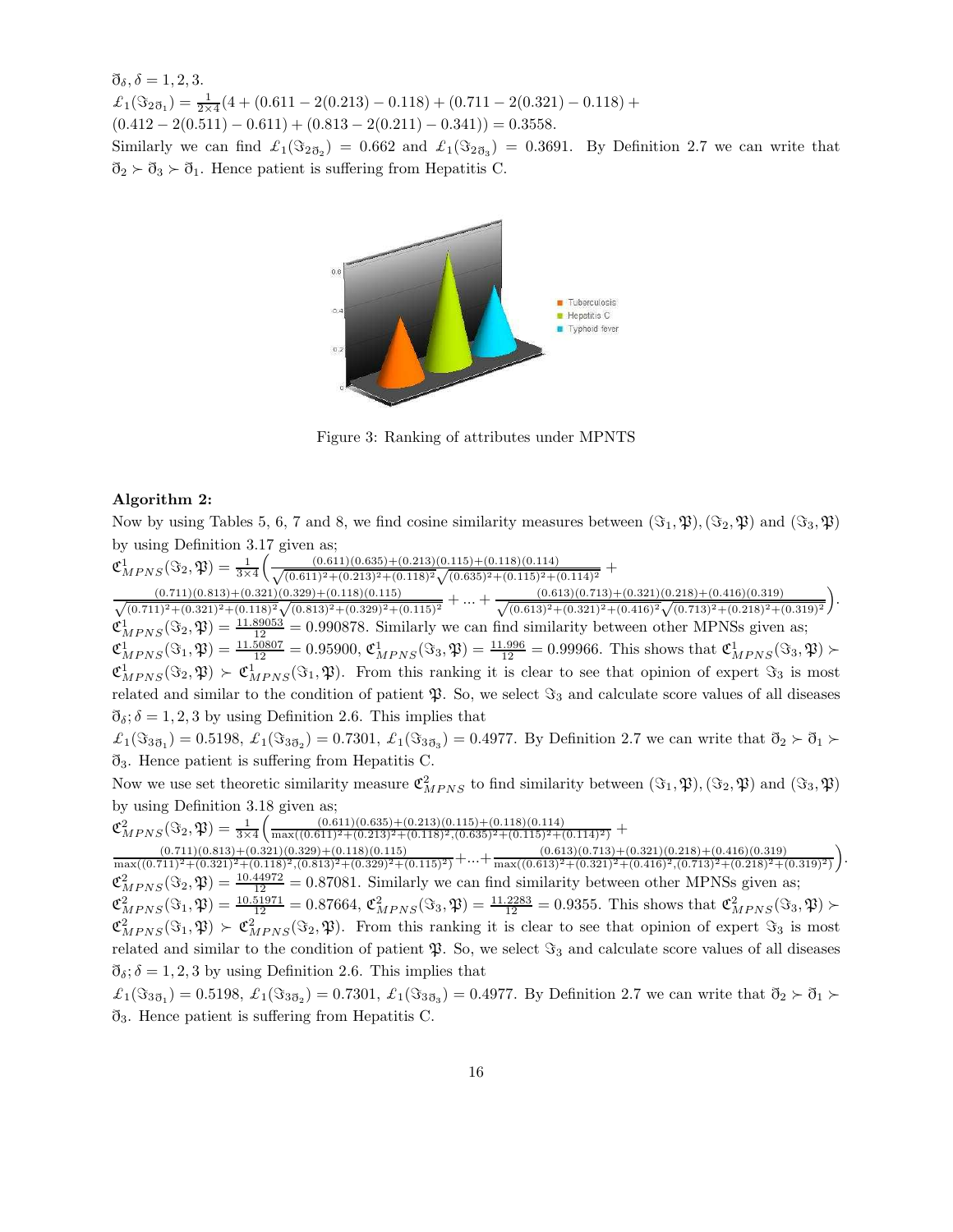

Figure 4: Ranking of attributes under similarity measures

# 4.2 Discussion and Comparison Analysis

In this section, we discuss advantages validity, simplicity, flexibility and superiority of our proposed approach and algorithms. We also give a brief comparison analysis of proposed method with existing approaches.

## Advantages of Proposed Approach:

Now we discuss some advantages of the proposed technique based on MPNSs.

## (i) Validity of the method:

The suggested method is valid and suitable for all types of input data. we present two algorithms in this manuscript one for MPNTS and other for similarity measures. We introduced two similarity measures between MPNSs. It is interesting to note that both algorithms and both formulas of similarity gives the same result (see Table 9). In this work, both algorithms have their own importance and can be used according to the requirement of decision-maker. Both algorithms are valid and give best decision in multi-criteria decision-making (MCDM) problems.

Table 9: Score values for diseases under both algorithms

| Algorithm  | Method                                                |        | შ.     | б.     | Ranking of alternatives                                    |
|------------|-------------------------------------------------------|--------|--------|--------|------------------------------------------------------------|
| Algorithm1 | m-polar neutrosophic topological space                | 0.3558 | 0.622  | 0.3691 | $\mathfrak{d}_2 \succ \mathfrak{d}_3 \succ \mathfrak{d}_1$ |
| Algorithm2 | cosine similarity on m-polar neutrosophic sets        | 0.5198 | 0.7301 | 0.4977 | $\mathfrak{d}_2 \succ \mathfrak{d}_1 \succ \mathfrak{d}_3$ |
| Algorithm2 | set theoretic similarity on m-polar neutrosophic sets | 0.5198 | 0.7301 | 0.4977 | $\mathfrak{d}_2 \succ \mathfrak{d}_1 \succ \mathfrak{d}_3$ |

#### (ii) Simplicity and flexibility dealing with different criteria:

In MCDM problems we experience different types of criteria and input data according to the given situations. The proposed algorithms are simple and easy to understand which can be applied easily on whatever type of alternatives and measures. Both algorithms are flexible and easily altered according to the different situations, inputs and outputs. There is a slightly difference between the ranking of the proposed approaches because different formulae have different ordering strategies so they can afford the slightly different effect according to their deliberations.

## (iii) Superiority of proposed method:

From all above discussion, we observe that our proposed models of m-polar neutrosophic set and m-polar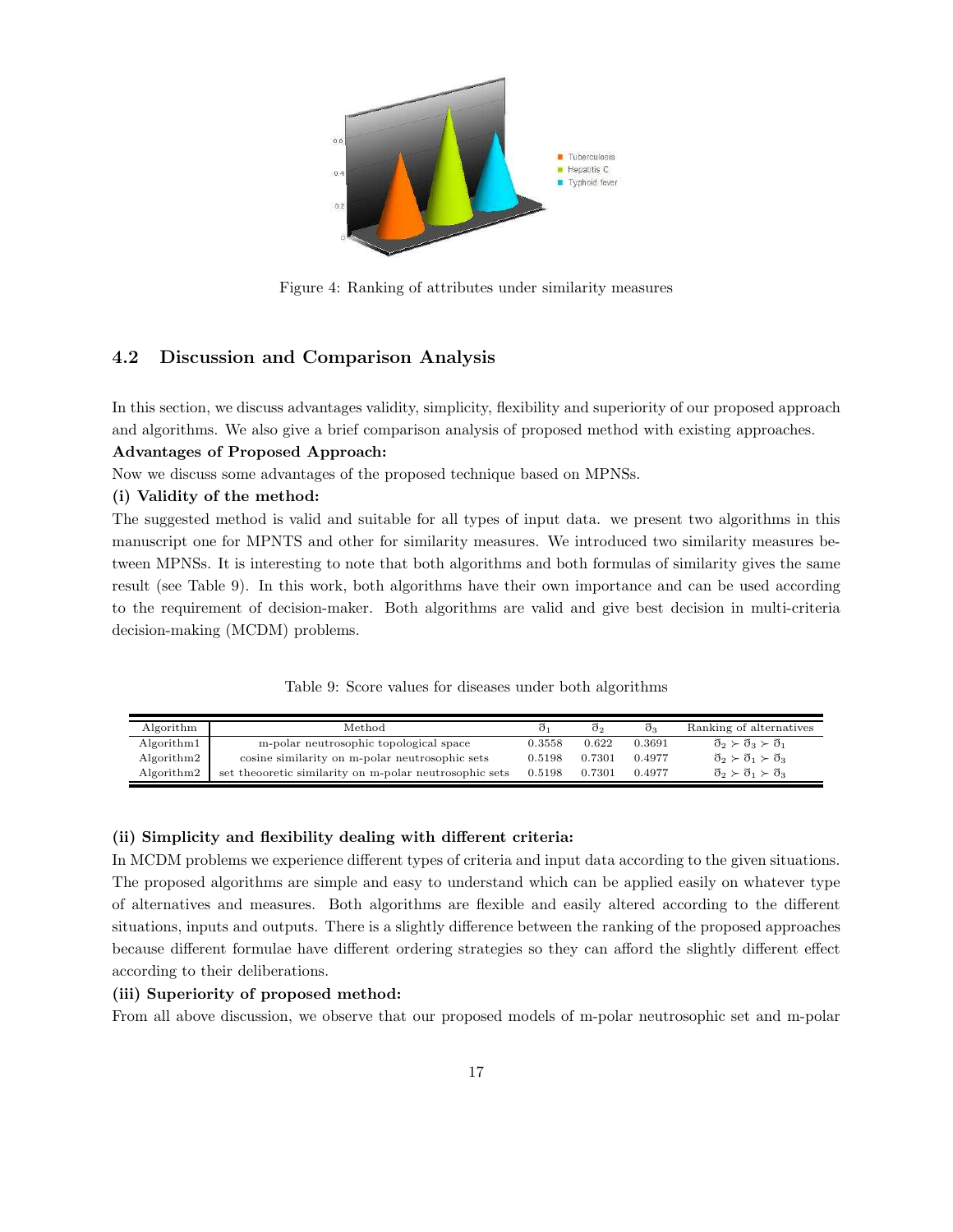neutrosophic topological space are superior to previous approaches including fuzzy neutrosophic set, mpolar intuitionistic fuzzy set, interval valued m-polar fuzzy set, m-polar fuzzy set. Moreover, many hybrid structures of fuzzy set become the special cases of m-polar neutrosophic set with the addition of some suitable conditions (see Figure 1). So our proposed approach is valid, flexible, simple and superior to other hybrid structures of fuzzy set.

## Comparison Analysis:

(1) In our proposed method, we define m-polar neutrosophic topological space and two algorithms based on MPN input data. The impressive point of this model is that we can use it for mathematical modeling at a large scale or "m" numbers of degrees with its truth, falsity and indeterminacy part. These m-degrees basically show the corresponding properties or any set criteria about the alternatives. As in given numerical example, we use  $m = 4$  to analyze the data for four symptoms appearing to the patient. The vale of "m" can be taken as large as possible which is not possible for other approaches. Moreover, many hybrid structures of fuzzy set become the special cases of m-polar neutrosophic set with the addition of some suitable conditions (see Figure 1).

| Methods               | Similarity measures on sets                            | Ranking of alternatives                                    |
|-----------------------|--------------------------------------------------------|------------------------------------------------------------|
| Wei [45]              | picture fuzzy set                                      | $\mathfrak{d}_2 \succ \mathfrak{d}_1 \succ \mathfrak{d}_3$ |
| Xu an Chen $[51, 52]$ | intuitionistic fuzzy set and correlation measures      | $\mathfrak{d}_2 \succ \mathfrak{d}_1 \succ \mathfrak{d}_3$ |
| $Ye$ [57]             | correlation coefficient of neutrosophic set            | $\mathfrak{d}_2 \succ \mathfrak{d}_1 \succ \mathfrak{d}_3$ |
| $Ye$ [59]             | intuitionistic fuzzy set                               | $\mathfrak{d}_2 \succ \mathfrak{d}_3 \succ \mathfrak{d}_1$ |
| Li and Cheng [21]     | intuitionistic fuzzy set                               | $\mathfrak{d}_2 \succ \mathfrak{d}_3 \succ \mathfrak{d}_1$ |
| $Lin$ [22]            | hesitant fuzzy linguistic information                  | $\mathfrak{d}_2 \succ \mathfrak{d}_1 \succ \mathfrak{d}_3$ |
| Wei [46]              | interval-valued intuitionistic fuzzy set               | $\mathfrak{d}_2 \succ \mathfrak{d}_3 \succ \mathfrak{d}_1$ |
| Proposed algorithm1   | m-polar neutrosophic topological space                 | $\mathfrak{d}_2 \succ \mathfrak{d}_3 \succ \mathfrak{d}_1$ |
| Proposed algorithm2   | cosine similarity on m-polar neutrosophic sets         | $\mathfrak{d}_2 \succ \mathfrak{d}_1 \succ \mathfrak{d}_3$ |
| Proposed algorithm2   | set theooretic similarity on m-polar neutrosophic sets | $\mathfrak{d}_2 \succ \mathfrak{d}_1 \succ \mathfrak{d}_3$ |

Table 10: Comparison with some existing approaches

(2) Table 10 as given above listing the results of the comparison in the final ranking of top 3 alternatives (diseases). As it could be observed in the comparison Table 10, the best selection made by the proposed methods is comparable with the already established methods which is expressive in itself and approves the reliability and validity of the proposed method. Now the question turns out that why we need to specify a novel algorithm based on this novel structure? There are many arguments which show that proposed operator is most suitable than other existing methods. As we know that intuitionistic fuzzy set, picture fuzzy set, fuzzy set, hesitant fuzzy set, neutrosophic set and other existing hybrid structures of fuzzy sets have some limitations and not able to present full information about the situation. But our proposed model of m-polar neutrosophic set is most suitable for MCDM methods and deals with multi-criteria having truth, indeterminacy and falsity values. Due to addition of netrosophic nature in multi-polarity these three grades goes independent to each other and give a lot of information about the multiple-criteria for the attributes.

(3) The similarity measures for other existing hybrid structures of fuzzy set becomes special cases of similarity measures of m-polar neutrosophic set. So this model is most generalized and can easily deal with the problems involving intuitionistic, neutrosophy, hesitant, picture and fuzziness. The constructed topological space on MPNS become superior than existing topological spaces and easily deals with the problems in MCDM methods.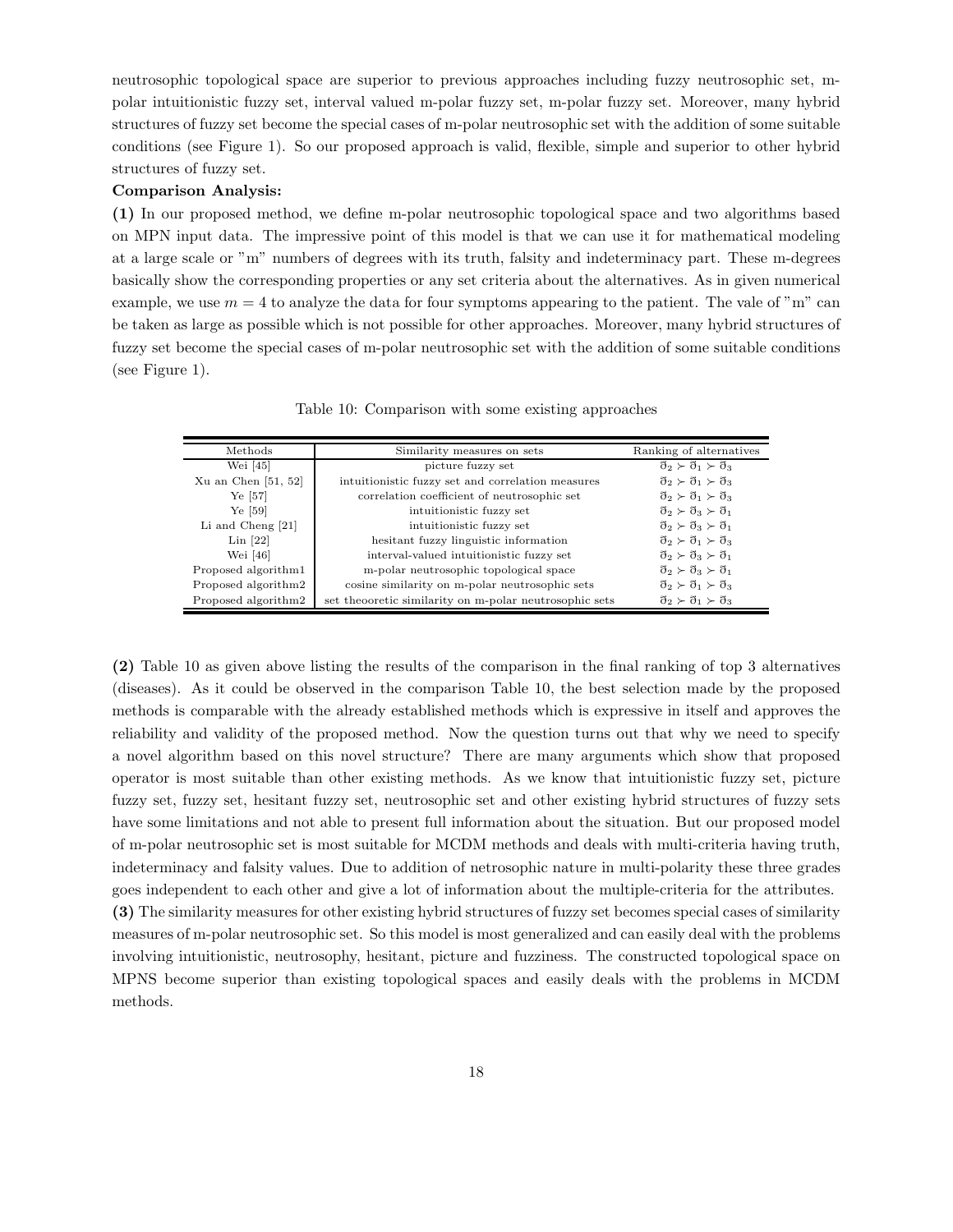# 5 Conclusion

Decision analysis has been intensively studied by numerous scholars and researchers. The techniques developed for this task mainly depend on the type of decision problem under consideration. Most of its relating issues are associated with uncertain, imprecise and multipolar information, which cannot be tackled properly through fuzzy set. To overcome this particular deficiency of fuzzy set, Chen et al. [8] have proposed the concept of m-polar fuzzy set (MPFS) in 2014, which has the capability to deal with the data having vagueness and uncertainty under multipolar information. Neutrosophic set deal with the MCDM having truth, falsity and indeterminacy grades for the corresponding attributes. In this manuscript, we have established the idea of m-polar neutrosophic set (MPNS) by combining two independent concepts of MPFS and FNS. We have established the notion of m-polar neutrosophic topology and its different structures such as, interior, closure, exterior and frontier in the context of MPNS with the help of illustrations. We have introduced various results which holds for classical set theory but do not hold for MPN data. We have presented cosine and set theoretic similarity measures to find the similarity between MPNSs. The score function and improved score function have manifested for the comparison of MPNNs. Two novel algorithms for multi-criteria decisionmaking (MCDM) with linguistic information have developed, which based on the MPNTS and similarity measures for medical diagnosis to determine symptoms of disease, kind of illness of the patient. Furthermore, we have presentesd advantages, simplicity, flexibility and validity of the proposed algorithms. We have discussed and compare our results with some existing methodologies. m-polar fuzzy neutrosophic set is an important mathematical model to deal with uncertainties in MCDM of the real world problems. We shall extend the proposed work to solve other MCDM of real world problems by using TOPSIS, AHP, VIKOR, ELECTRE family and PROMETHEE family.

# References

- [1] M. Akram, S. Sayed and F. Smarandache, Neutrosophic incidence graphs with application, Axioms 7(3)(2018), 1-14.
- [2] M. Akram, N. Waseem and P. Liu, Novel Approach in Decision Making with mPolar Fuzzy ELECTRE-I, International Journal of Fuzzy Systems (2019) doi.org/10.1007/s40815-019-00608-y.
- [3] M. I. Ali, A note on soft sets, rough soft sets and fuzzy soft sets, Applied Soft Computing, 11(2011), 3329-3332.
- [4] K. T. Atanassov, Intuitionistic fuzzy sets, Fuzzy Sets ans Systems 20(1)(1986), 87-96.
- [5] F. E. Boran, S. Genc, M. Kurt and D. Akay, A multi-criteria intuitionistic fuzzy group decision making for supplier selection with TOPSIS method, Expert Systems with Applications ,  $36(8)(2009)$ , 11363-11368.
- [6] A. Bhattacharya, On a measure of divergence of two multinomial populations, Sankhya, 7(1946), 401-406.
- [7] R. E. Bellman and L. A. Zadeh, Decision-making in a fuzzy environment, Managment Sciences 4(17)(1970),141164.
- [8] J. Chen, S. Li, S. Ma, and X. Wang, m-Polar Fuzzy Sets: An Extension of Bipolar Fuzzy Sets, The Scientific World Journal, (2014).
- [9] P. P. Chi and P. D. Lui, An extended TOPSIS method for the multiple ttribute decision making problems based on interval neutrosophic set, Neutrosophic Sets and Systems, 1(2013), 63-70.
- [10] C. L. Chang, Fuzzy topological spaces, Journal of Mathematical Analysis and Applications, 24(1968), 182-190.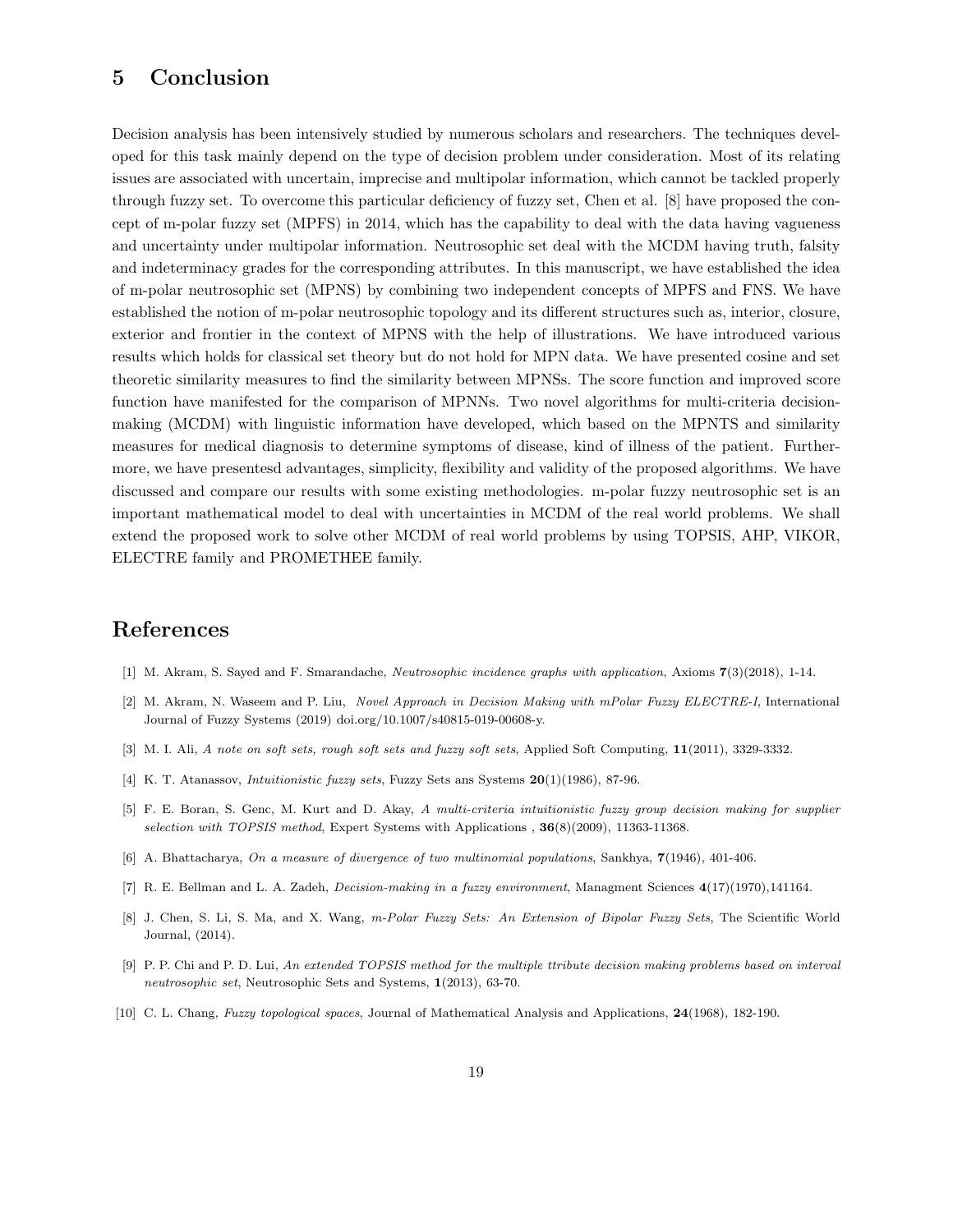- [11] B. Coung, Picture fuzzy sets-first results, part 1, In: Seminar "Neuro-Fuzzy Systems with Applications", Institute of Mathematics, Hanoi, 2013. 1(2013) 63-70.
- [12] H. Garg, A new generalized Pythagorean fuzzy information aggregation using Einstein operations and its application to decision making, International Journal of Intelligent Systems 31(9)(2016), 886-920.
- [13] H. Garg, Generalized intuitionistic fuzzy interactive geometric interaction operators using Einstein t-norm and t-conorm and their application to decision making, Journal Computers & Industrial Engineering 101(2016), 53-69.
- [14] F. Feng, Y.B. Jun, X. Liu and L. Li, An adjustable approach to fuzzy soft set based decision making, Journal of Computational and Applied Mathematics, 234(1)(2010), 10-20.
- [15] F. Feng, H. Fujita, M. I. Ali, R. R. Yager, Life Fellow, IEEE and Xiaoyan Liu, Another view on generalized intuitionistic fuzzy soft sets and related multiattribute decision making methods IEEE Transactions On Fuzzy Systems (2018), 1-15.
- [16] S. Jose and S. Kuriaskose, Aggregation operators, score function and accuracy function for multi criteria decision making in intuitionistic fuzzy context, Notes on Intuitionistic Fuzzy Sets,  $20(1)(2014)$ , 40-44.
- [17] G. Kaur and H. Garg, Cubic intuitionistic fuzzy aggregation operators, International Journal of Uncertainity Quantification,  $8(5)(2018)$ , 405-427.
- [18] K. Kumar, H. Garg, TOPSIS method based on the connection number of set pair analysis under interval-valued intu*itionistic fuzzy set environment* Computational and Applied Mathematics  $37(2)(2018)$ , 1319-1329.
- [19] F. Karaaslan, Neutrosophic Soft Set with Applications in Decision Making, International Journal of Information Science and Intelligent System 4(2)(2015), 1-20.
- [20] X. Liu, Y. Ju and S. Yang, Hesitant intuitionistic fuzzy linguistic aggregation operators and their applications to multi attribute decision making, Journal of Intelligent and Fuzzy Systems,  $26(3)(2014)$ , 1187-1201.
- [21] D. F. Li and C. Cheng, New similarity measures of intuitionictic fuzzy sets and applications to pattern recognition, Pattern Recognition Letters, 23(1-3)(2002), 221-225.
- [22] R. Lin, X. F. Zhao and G. W. Wei Models of selecting an ERP system with hesitant fuzzy linguistic information, Journal of Intelligent and Fuzzy Systems, 26(5)(2014), 2155-2165.
- [23] T. Mahmood, F. Mehmood and Q. Khan, Some generalized aggregation operators for cubic hesitant fuzzy sets and their application to multi criteria decision making, Punjab University Journal of Mathematics,  $49(1)(2017)$ , 31-49.
- [24] P. Pao-Ming P, L. Ying-Ming, Fuzzy topology. I. neighborhood structure of a fuzzy point and Moore-Smith convergence, Journal of Mathematical Analysis and Applications, 76(1980), 571-599.
- [25] P. Pao-Ming P, L. Ying-Ming, Fuzzy topology. II. Product and quotient spaces, Journal of Mathematical Analysis and Applications, 77(1980), 20-37.
- [26] S. Naz, M. Akram and F. Smarandache, Certain notions of energy in single-valued neutrosophic graphs, Axioms  $7(3)(2018)$ , 1-30.
- [27] S. M. Qurashi and M. Shabir, *Generalized approximations of*  $(\epsilon, \epsilon \lor q)$ -fuzzy ideals in quantales, Computational and Applied Mathematics (2018) 1-17.
- [28] M. Riaz and M. R. Hashmi, Certain applications of fuzzy parameterized fuzzy soft sets in decision-making problems, International Journal of Algebra and Statistics, 5(2)(2016), 135-146.
- [29] M. Riaz and M. R. Hashmi, Fuzzy parameterized fuzzy soft topology with applications, Annals of Fuzzy Mathematics and Informatics, 13(5)(2017), 593-613.
- [30] M. Riaz, M. R. Hashmi, Fuzzy parameterized fuzzy soft compact spaces with decision-making, Punjab University Journal of Mathematics, 50(2)(2018), 131-145.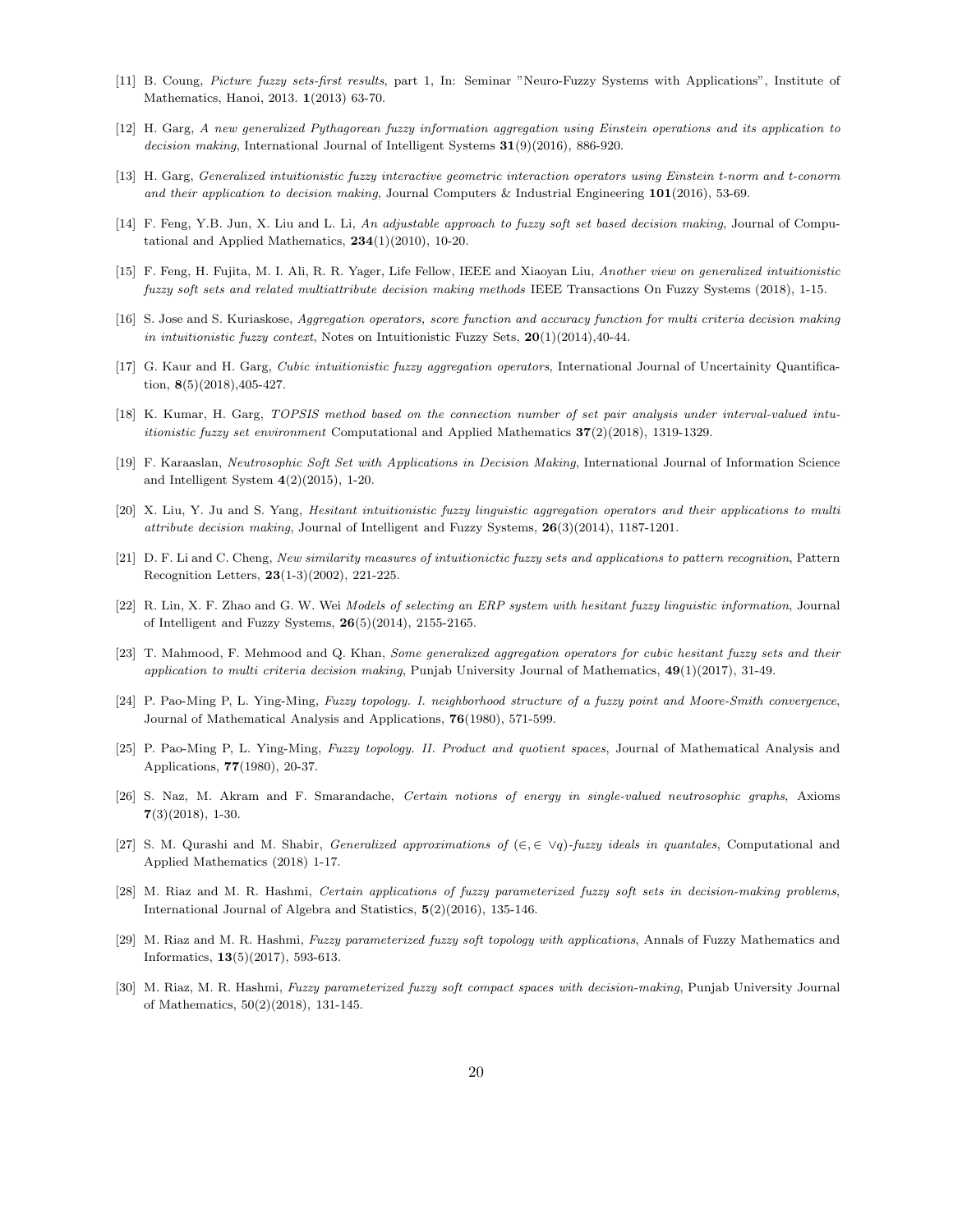- [31] M. Riaz, M. R. Hashmi, Fixed points of fuzzy neutrosophic soft mapping with decision-making, Fixed point theory and applications, 7(2018), 1-10.
- [32] M. Riaz, M. R. Hashmi and A. Farooq, Fuzzy parameterized fuzzy soft metric spaces, Journal of mathematical analysis,  $9(2)(2018)$ , 25-36.
- [33] M. Riaz, F. Samrandache, A. Firdous and A. Fakhar, On Soft Rough Topology with Multi-Attribute Group Decision Making, Mathematics 7(67)(2019), doi:10.3390/math7010067.
- [34] M. Riaz, B. Davvaz, A. Firdous and F. Fakhar, Novel Concepts of Soft Rough Set Topology with Applications, Journal of Intelligent & Fuzzy Systems 36(4) (2019) 3579-3590. doi:10.3233/JIFS-181648.
- [35] M. Riaz and S. T. Tehrim, On Bipolar Fuzzy Soft Topology with Application, Soft Computing (Submitted) (2018).
- [36] M. Riaz and S. T. Tehrim, Certain properties of bipolar fuzzy soft topology via Q-neighborhood, Punjab University Journal of Mathematics 51(3)(2019),113-131.
- [37] M. Riaz and S. T. Tehrim, Cubic bipolar fuzzy ordered weighted geometric aggregation operators and their application using internal and external cubic bipolar fuzzy data, Computational & Applied Mathematics 38(87)(2019), 1-25. doi.org/10.1007/s40314-019-0843-3.
- [38] F. Smarandache, Neutrosophy Neutrosophic Probability, Set and Logic, American Research Press,(1998) Rehoboth, USA.
- [39] H. Wang, F. Smarandache, Y.Q. Zhang, and R. Sunderraman, Single valued neutrosophic sets, Multispace and Multistructure, 4(2010), 410-413.
- [40] M. Shabir and M. Naz, On soft topological spaces, Computers and Mathematics with Applications 61(2011), 1786-1799.
- [41] G. Salton and M. J. McGill, Introduction to modern information retrieval, McGraw-Hill Book Company, New York, (1983).
- [42] P. Singh, Correlation coefficients of picture fuzzy sets, Journal of Intelligent and Fuzzy Systems, 27(2014), 2857-2868.
- [43] L. Son, DPFCM: A novel distributed picture fuzzy clustering method on picture fuzzy sets, Expert System with Applications, 2(2015), 51-66.
- [44] G. Wei, H. Wang, X. Zhao and R. Lin, Hesitant triangular fuzzy information aggregation in multiple attribute decision making, Journal of Intelligence and Fuzzy Systems, 26(3)(2014), 1201-1209.
- [45] G. W. Wei, Some similarity measures for picture fuzzy sets and their applications, Iranian Journal of Fuzzy Systems,  $15(1)(2018)$ , 77-89.
- [46] G. W. Wei, H. J. Wang and R. Lin Applications of correlation coefficient to interval-valued intuitionistic fuzzy multiple attribute decision making with incomplete weight information, Knowledge and Information Systems,  $26(2)(2011)$ , 337-349.
- [47] Z. S. Xu, Hesitant fuzzy set theory, Studies in Fuzziness and Soft Computing, 314(2014).
- [48] Z. S. Xu, Intuitionistic fuzzy aggregation operators, IEEE Transections on Fuzzy Systems, 15(2007), 1179-1187.
- [49] Z. S. Xu and R. R. Yager, Some geometric aggregation operators based on intuitionistic fuzzy sets, International Journal of General Systems, 35(2006) 417-433.
- [50] Z. S. Xu and M. M. Xia, Induced generalized intuitionitic fuzzy operators, Knowledge based Systems, 24(2011) 197-209.
- [51] Z. S. Xu, On correlation measures o intuitionistic fuzzy sets, Lectures Notes inComputer Science, 4224(2006) 16-24.
- [52] Z. S. Xu and J. Chen, An overview on distance and similarity measures on intuitionistic fuzzy sets, International Journal of Uncertainity, Fuzziness and Knowledge-Based Systems,  $16(4)(2008)$  529-555.
- [53] R. R. Yager, Pythagorean fuzzy subsets, IFSA World Congress and NAFIPS Annual Meeting (IFSA/NAFIPS), 2013 Joint, Edmonton, Canada, IEEE (2013),57-61.